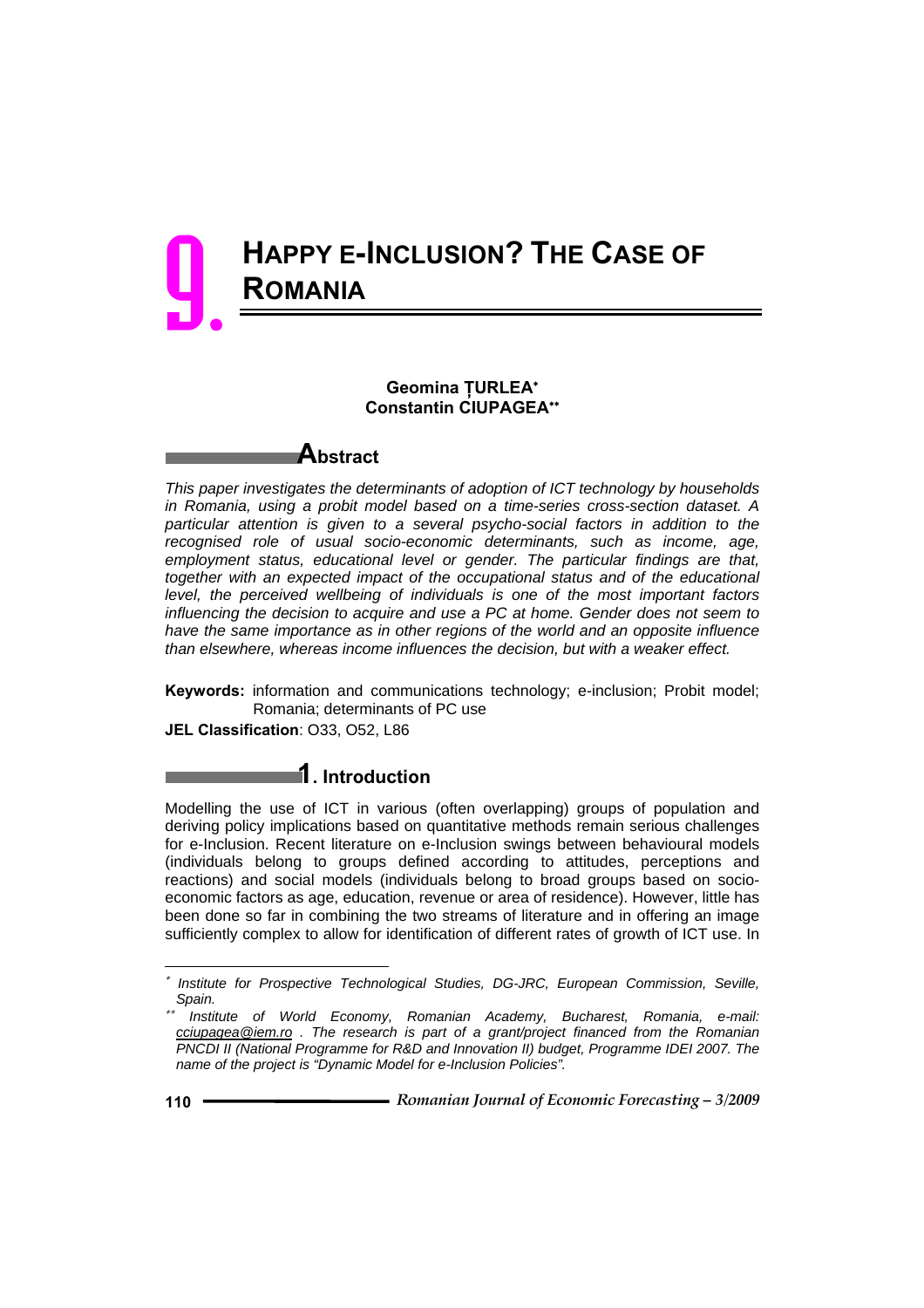particular, there is limited knowledge on the set of attitudes, perceptions and reactions associated with a given level of ICT use within each of the broad social groups and on how such a set influences the actual variance within the group. Moreover, little is known about how ICT use of groups and within groups changes over time, or how these changes could be represented or modelled.

Quite often, the significant reason for this knowledge gap is that the empirical investigations are restricted by the insufficient availability of data. In order to perform a study on the determinants of ICT use in a given region or country, one either needs long time series at an aggregate level or large panel data at individual level (households and firms). Many studies look at cross-country data due to scarcity of national-level registered data. Following the same line of reasoning, but adding to it the difficulty of quantifying the propensity to use ICT by households or firms, the variables taken as proxies for such propensity may not give always the exact picture of the real phenomenon (owning a PC doesn't necessarily mean using a PC, paying for an internet link is not directly related to the amount of information transferred).

We use Romanian individual household data taken from a large database, representative at national level and covering several consecutive years in trying to estimate the relevant determinants of computer use in Romanian households. We look not only at socio-economic factors, but also at a category of psycho-social factors, such as attitude towards society and democracy or perception of future wellbeing, which factors are more and more proven to be important for the decision of an individual in adopting ICT.

## **2. The literature on determinants of ICT use**

A large amount of the literature referring to determinants of ICT use considers access to ICT equipment and infrastructure, such as access to PC, access to internet, access to various types of telecommunication, as an adequate proxy for the propensity to use ICT. The usual determinants that are taken into account in modelling indicators of ICT use are a) socio-economic factors (income, level of education, occupational status); b) demographic factors (gender, age, family status, racial division in social strata); c) psycho-social factors (attitudes towards society, towards information society and technology, perception of economic evolution, perception of democracy).

A major part of the studies and articles refer to a specific country or region (most of the studies were conducted in the US), but there are many analyses dedicated to cross-country comparisons (developed economies, Asian countries, EU member states). The availability of data is the main restriction to having more detailed or more globalised results concerning the identification of determinants in explaining the ICT use in modern society. Nonetheless, regardless of the depth of the analyses - whether they are based on national micro-data or cross-regional and cross-country macro-data -, the main findings are largely similar, pointing to at the validity of the determining factors mentioned in the previous paragraph.

Investigating the ICT diffusion in selected Asian and Pacific countries, including the US, Ghatak (2007) finds that the major determinants of digital divide are income, level of education, size and type of households, age, gender, the urban/rural divide,

*Romanian Journal of Economic Forecasting – 3/2009* **- • • • • • • • • • • • 111**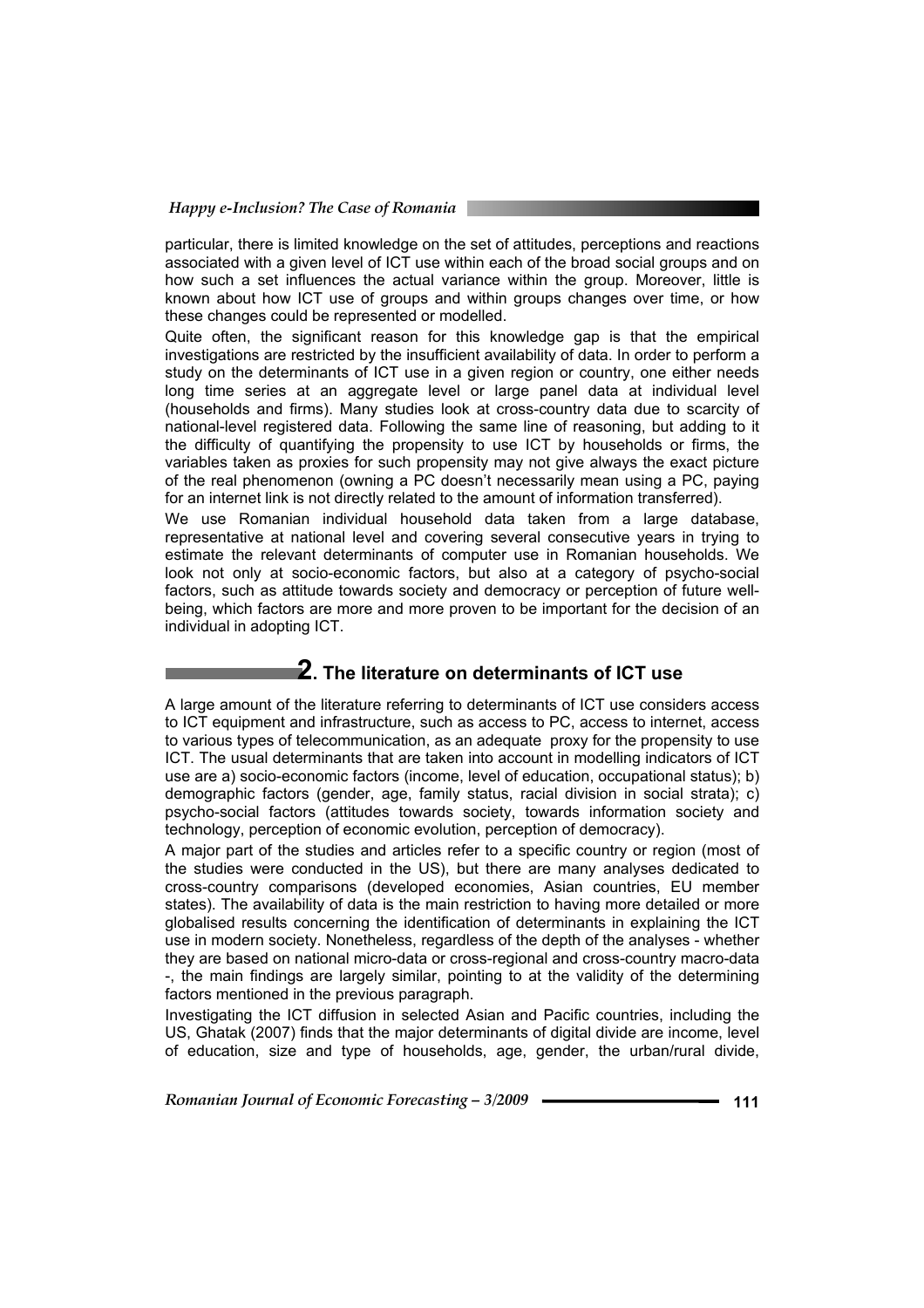ethnicity, infrastructure and cost of accessibility, legal framework and institutional setting.

Another regional study, this time based on econometric testing results departing from cross-country panel data for EU member states (Vincente & Lopez, 2006), shows that inside the EU income and access to university education are the main factors in explaining PC adoption and internet use, while the price of ICT seems to be less important. There is also a perceived risk of digital exclusion for unemployed, women and elderly people within the European Union. One particular finding of the authors for the EU is the importance of R&D expenditures in determining a higher rate of ICT usage in a country.

Most of the studies refer to the situation in the United States and use a large data base available for this country, at micro and macro level. A NSF report (2001, M. Papadakis) "shows that there is a consistent socioeconomic (income, education, occupation) early IT adoption bias by individuals who are affluent, more highly educated, and from higher status occupations compared to society as a whole". The findings are equally supported by data and analyses looking at Internet use as well as at PC ownership or use. Early studies (covering the last two decades of the  $20<sup>th</sup>$ Century) support a strong correlation and consistency between the rate of early adoption of home computers and the income of households (as the main determinant), or the level of formal education among the members of a household. Demographic and institutional factors are a second large category which is shown to have an impact on ICT early adoption by population.

McNeill *et al*. (2007) investigate in more detail the social determinants of PC use and adoption within a selected group of the American society (urban low-income public housing residents). Although the testing methodology could be challenged (being based on bilateral relationships testing leading to multivariate logit model), the authors found that income, ethnicity, gender, family size, level of education, social environment (neighbourhood) for the household and professional/occupational status are all important even in the case of a specific group of population.

The NTIA Report (2002), which is covering one of the largest database in the US and was produced jointly with the ESA and the US Bureau of Census, identifies the same determinants in leading to an increase in the Internet and computer use rate: income, employment status, age, gender, educational attainment, urban or rural location, ethnicity.

A very comprehensive survey conducted by Assael (2005) in the US among Internet users investigated the role of age, gender, marital status, education level, income and number of working hours on the use of the internet, as well as the role of perceptions (self-, social, future) and attitudes (towards telecom and media, towards leisure, liberalism). He found that income and working environment (including occupation) are responsible for a high proportion of the determining factors, as well as the attitude towards technology and towards liberal professions and way of thinking.

A German survey also confirms that income and level of education are the main factors determining the use of computers and the Internet in households, in both Eastern and Western parts of Germany (2000, Springer Link). The study based on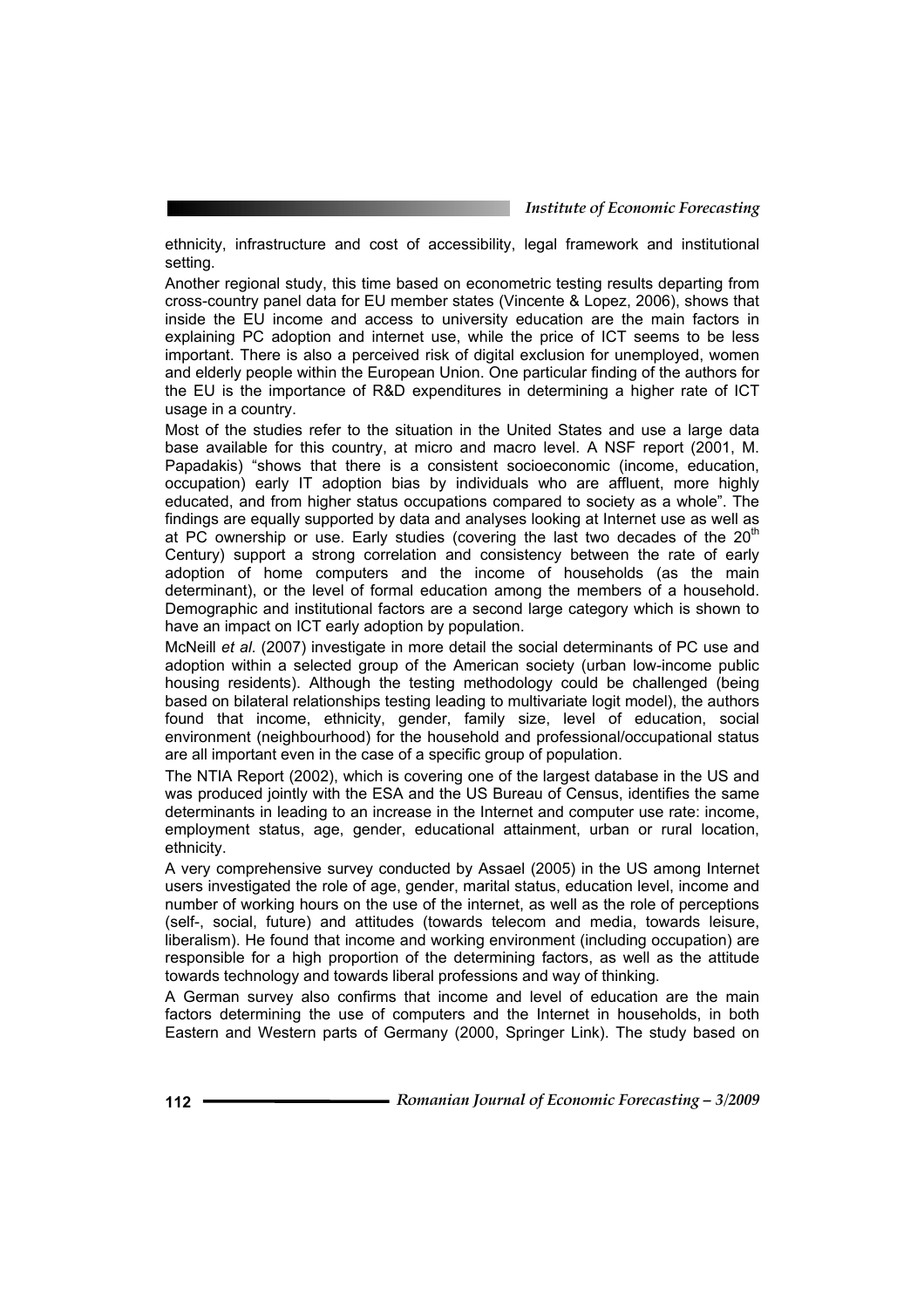1998 and 1999 data collected from a large representative sample also shows that age, family status and gender contribute also to the decision of computer adoption.

Other studies look at macro-data over a specific time span (Mohan, 2007) or at microsamples in smaller countries (Jin & Cheong, 2008), concluding with similar results. Despite the lack of individual data (households surveys) in some cases or of short time series in other cases, there are two important recent trends that have to be further investigated: a) the rate of penetration of ICT equipment and infrastructure is continuously increasing and the determinants are practically the same everywhere (socio-economic, demographic and psycho-social); b) the role of psycho-social factors (perceptions, attitudes, norms) is increasingly observed in studies and surveys related to ICT adoption and use.

## **3. The determinants of computer technology adoption**

We use a utility model to describe the decision to endow the household with a PC, following Vincente and Lopez (2006) model of Internet use.

An individual (i) will decide to acquire a PC according to its perceived utility, in turn described by a linear function of the individual's characteristics (vector X). Let *Y* =1 if the individual has a PC at home. The probit model that we propose simply assumes that:

$$
P(Y = 1 | X = x) = \Phi(x' \beta)
$$
 (1)

where: *Φ* is the cumulative distribution function of the standard normal distribution.

We tried to select as many potentially influencing variables (determinants of PC adoption/ownership) as possible and available.

Following the existing literature, we include first the five categories of fundamental determinants: demographic (age, gender, family characteristics), residence, education level, income and occupational status. We assume that the young generation is inherently more prone to adopting the ICT technology. Urban centres are typically considered to concentrate higher levels of ICT use. Income affects the budgetary constraints and in this respect is expected to play an important role, especially in the first stages of adoption, where Romania can be still retrieved. Education is important mainly as it is positively correlated with openness to technology, but also as it is likely to be the main channel through which the ICT skills are acquired. However, especially for the older generations in Romania, it is often the employment status that puts individuals in direct contact with technology and quite often provides training for specific skills.

A sixth group of determinants, the psycho-social variables, includes proxies for perceptions and attitudes. The need to stay in contact with the family abroad and the activism associated with the participation to NGOs is typically associated with the need for communication and/or processing of important amount of information. However, the true innovation of this paper is that, after controlling all these determinants, it tries to approach the link that might still exist between the perceived wellbeing, or "happiness" and the decision to adopt technology. Is there any surplus of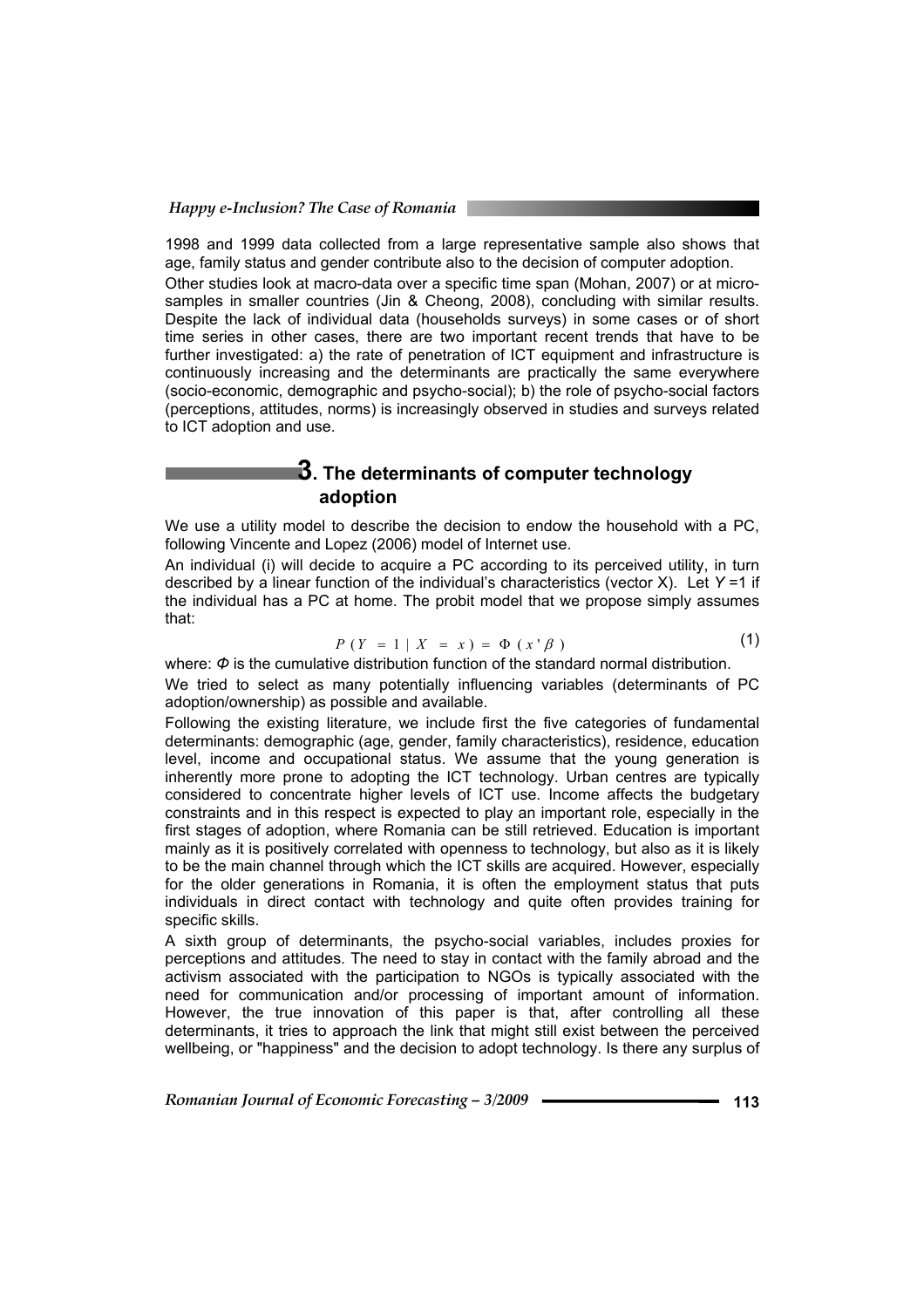genuine welfare that comes with technology, or perhaps is a happier person more willing to take on the challenge of adapting technology? This paper is trying to provide a first set of tentative insights into this relationship using the specific case of Romania.

# **4. The dataset**

The period of availability for our cross-section dataset covers the years 2003 to 2007, with data extracted from the Public Opinion Barometer, the Spring Survey conducted every year by the *Fundatia pentru o Societate Deschisa* (FSD – The Foundation for Open Society Romania, www.osf.ro). The basic data were processed and harmonised by the authors in order to be used for the current experiment. The number of relevant observations for the model we used is 7425, disaggregated by year as follows: 1453 in 2003, 1612 in 2004, 1434 in 2005, 1528 in 2006 and 1398 in 2007.

The dependent variable (ACCESS\_PC) takes the value 1 if the interviewed person has a PC in its own household and is a proxy for the decision of technology adoption.

The group of *demographic variables* includes age (AGE); gender (GENDER); and the presence of children in the households (CHILD). Two types of variables are considered to measuring age; a) a continuous variable will simply measure the age of the respondent in years and b) a set of dummies will include the respondent in one of the main age groups (18-24y, 25-34y, 35-55y and 55y and over). By design, only people over 18 years of age are included in the survey. We consider the presence of children in the household as the main determinant regarding family characteristics. This is particularly relevant for the multigenerational Romanian type of family nucleus, where grandparents might have computers in the households as a result of living with the grandchildren. We also looked at the number of education years of the parents of the interviewed person as the main family push factor, but we later excluded this variable from the modelling exercise on the grounds that it was highly correlated with other standard determinants.

Two dimensions are measured to account for the influence of the *residence* place. Firstly, we control for the capital centric model of regional development of Romania using a dummy for residence in the capital city, Bucharest (LOC\_BUC). Secondly and most important we took into account the urban-rural division, but allowing a more nuanced transition between the two; rather than separating the respondents into urban and rural residents, we consider among the determinants the distance in km from the residence place to the nearest larger urban centre (LOC\_DIST).

The *education* level is measured by three dummies allocated to the level of completed education: up to secondary education or 8 years (PGEDUC\_w); high-school education or from 9 to 12 years of schooling (LEDUC\_w); and finally higher education or over 12 years of completed education (HEDUC w). Knowledge of at least another foreign language (LANGUAGES) is included as a proxy to cultural openness and ability to have access to a wider variety of computer content. Because of the delay in software translating in the case of Romania, knowledge of foreign languages was almost a precondition for using a computer during most of the analysed period.

The respondents are distributed by *income* deciles according to the national level income brackets in which its household revenue falls. This allows pooling data for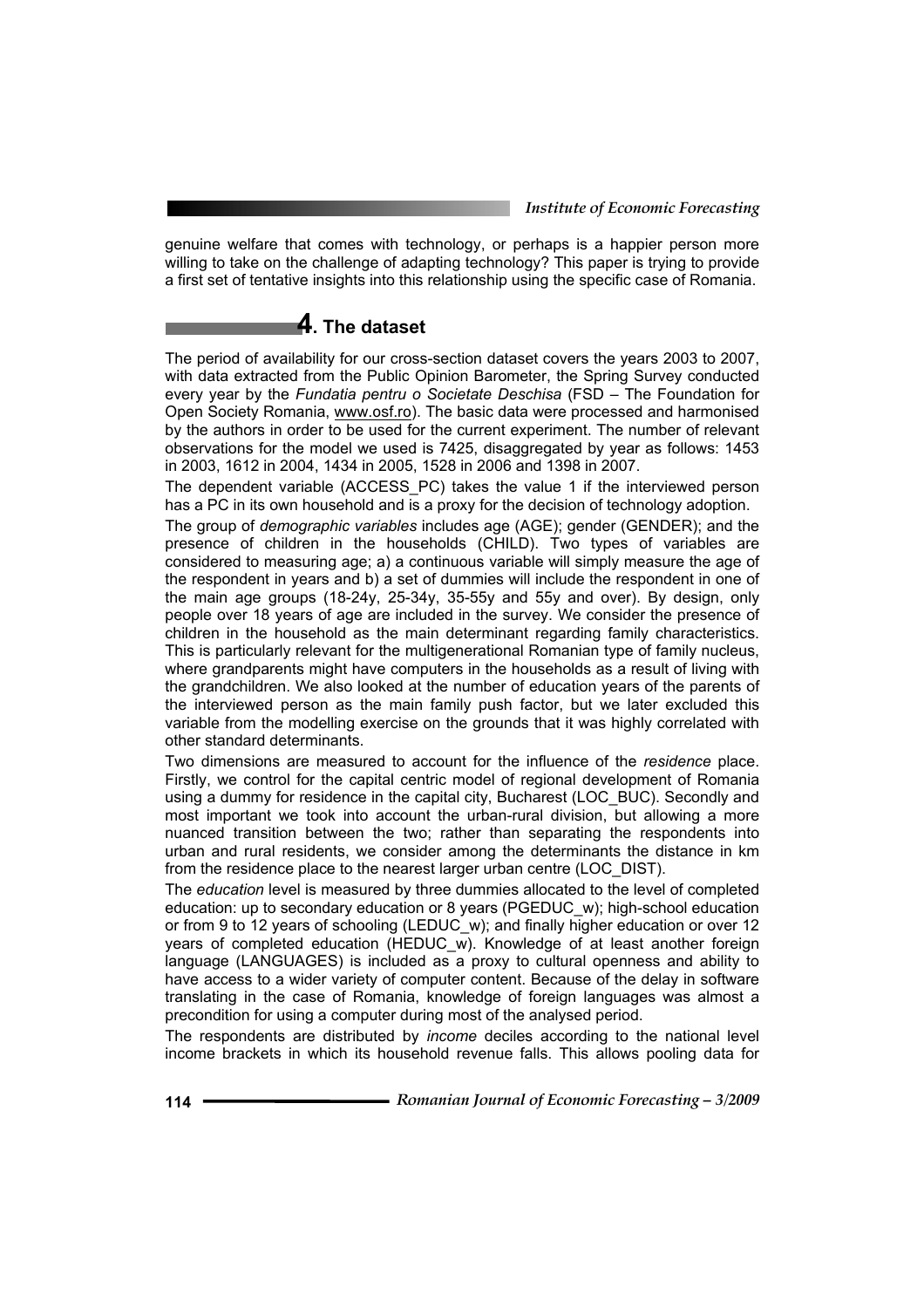different years together without concerns on year to year monetary comparability. For the purposes of modelling, the deciles are aggregated into: low incomes or deciles 1 to 4 (D1234); average income or deciles 5 to 7 (D567); and high income or deciles 8 to 10 (D8910).

We include four dummies corresponding to the following *occupational* status: white collar employed (WCEMPL), blue collar employed (BCEMPL), student or pupil (STUDENT), unemployed or inactive, but not a student (INACTIVE). The dummies are built from the status declared by the respondents according to the basic principles of occupational taxonomies.

The *psycho-social variables* are again dummy variables which take value 1 if the respondent has members of the family abroad (NETW\_abroad) or if the respondent is engaging in NGOs or other private organisations (NETW\_asoc). Our variable of perceived wellbeing or happiness (SOCIS\_CONTENT) takes value 1 if the respondent declares himself as more or less happy/content, happy or very happy with his current quality of life. It can be argued that the perceived wellbeing is highly correlated with the socio-economic status. In order to counteract this effect, we instrumented the "happiness" variable. We used as instruments the following dummy variables which proxy various aspects of subjective wellbeing: the perception of the current improvement against past periods (ABS\_IMPROVE); expectations of improvement for the future (PERC\_FUTURE); trust in institutions and democratic representation (TRUST\_INST); and trust in other people (TRUST\_PEERS). Trust in institutions is a composite indicator from the trust in seven different institutions: central government, local government, political parties, presidency, parliament, army and police. Indeed, we assume that the perceived wellbeing in general is seen as based on feelings of trust, both in a positive trend of the personal evolution as in the social environment of the person.

**Table 1** 

#### **Basic descriptive statistics of the variables used in the modelling exercise**<sup>1</sup>

| Variable         | Description/codification              | Mean<br>(Std.<br>dev) | Correla-<br>tion* |
|------------------|---------------------------------------|-----------------------|-------------------|
| <b>ACCESS PC</b> | 1 – owns a PC; 0 – otherwise          | 0.241                 |                   |
|                  | Demographic variables                 |                       |                   |
| <b>AGE</b>       | Min: 18y, Max:96                      | 48                    | $-0.27$           |
| Age in years     |                                       | (18.26)               |                   |
| AGE18 24         | $-$ age 18y to 24y; 0 – otherwise     | 0.135                 | 0.13              |
| AGE25 34         | $-$ age 25y to 34y; 0 – otherwise     | 0.145                 | 0.08              |
| AGE35 55         | $-$ age 35y to 54y; 0 – otherwise     | 0.347                 | 0.12              |
| AGE55            | $-$ age 55y or older; 0 $-$ otherwise | 0.373                 | $-0.27$           |
| <b>GENDER</b>    | 1 – male; 0 – female                  | 0.468                 | 0.02              |
| <b>CHILD</b>     | 1 - children; 0 - otherwise           | 0.659                 | 0.22              |

l *1 See the online version of the paper on www.ipe.ro/rjef\_princ.html for the correlation matrix of the independent variables.*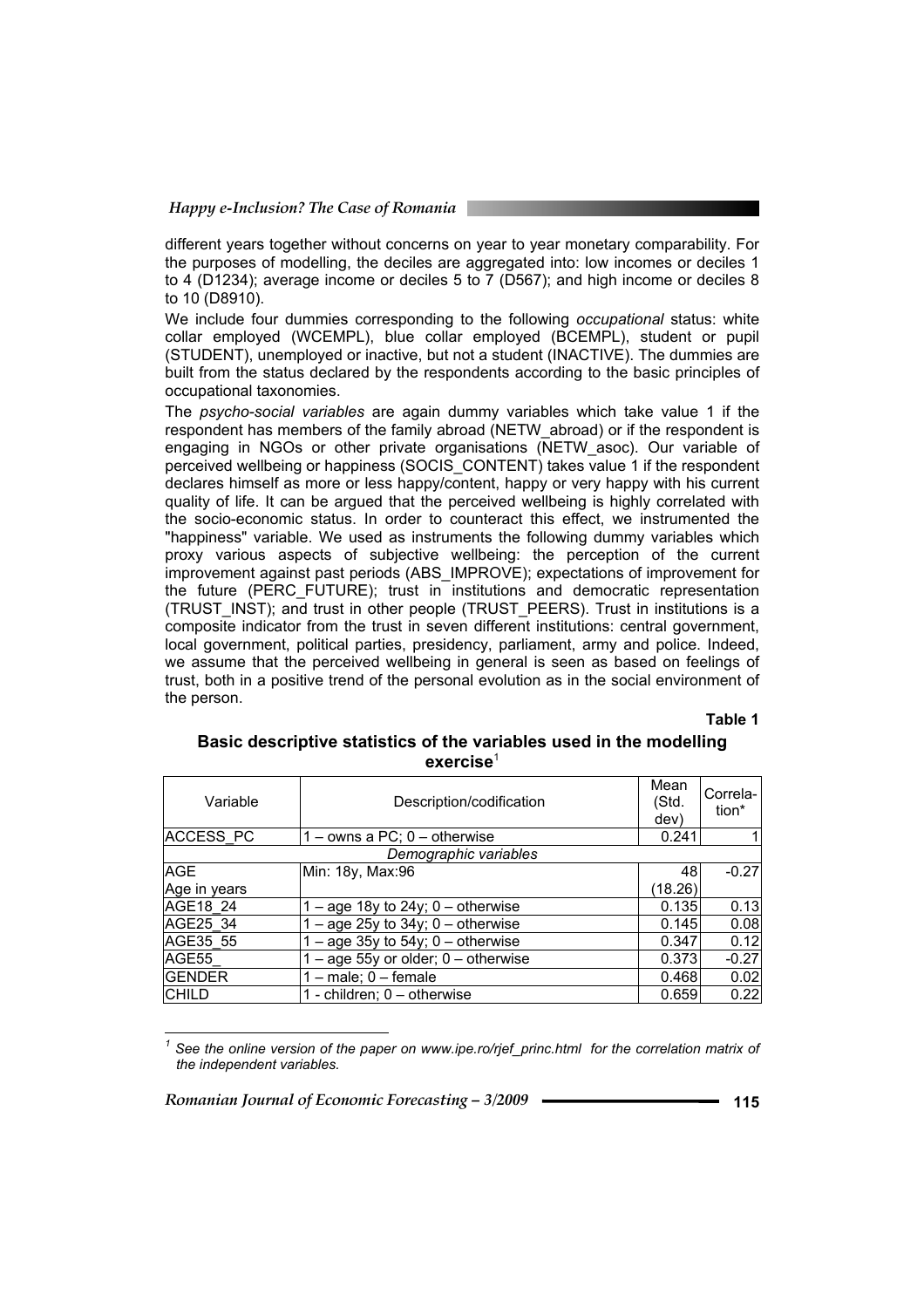| Variable                | Description/codification                                                                      |                    | Correla-<br>tion* |  |  |  |
|-------------------------|-----------------------------------------------------------------------------------------------|--------------------|-------------------|--|--|--|
| dev)<br>Residence       |                                                                                               |                    |                   |  |  |  |
| LOC BUC                 | 1 - residence in Bucharest; 0 - otherwise                                                     | 0.089              | 0.14              |  |  |  |
| <b>LOC DIST</b>         | km between the residence and the nearest urban                                                | 10.05              | $-0.23$           |  |  |  |
|                         | center (Min:0km, Max: 99km)                                                                   | (14.80)            |                   |  |  |  |
|                         | Level of completed education                                                                  |                    |                   |  |  |  |
| PGEDUC w                | $1 - \leq 8y$ of education and no longer a student; 0                                         | 0.328              | $-0.293$          |  |  |  |
|                         | - otherwise                                                                                   |                    |                   |  |  |  |
| LEDUC w                 | $1 - 9$ to 12 y of education and no longer a student;                                         | 0.438              | 0.005             |  |  |  |
|                         | $0$ – otherwise                                                                               |                    |                   |  |  |  |
| <b>HEDUC w</b>          | $1 -$ > 12 years of education and no longer a                                                 | 0.165              | 0.289             |  |  |  |
|                         | student; 0 - otherwise                                                                        |                    |                   |  |  |  |
| <b>LANGUAGES</b>        | 1 - knowledge of one or more foreign languages; 0                                             | 0.276              | 0.248             |  |  |  |
|                         | – otherwise                                                                                   |                    |                   |  |  |  |
|                         | Income                                                                                        |                    |                   |  |  |  |
| D1234                   | $1 -$ revenue in deciles 1 to 4; $0 -$ otherwise                                              | 0.589              | $-0.312$          |  |  |  |
| D <sub>567</sub>        | 1 – revenue in deciles 5 to 7; $0$ – otherwise                                                | 0.247              | 0.067             |  |  |  |
| D8910                   | 1 – revenue in deciles 8 to 10; $0$ – otherwise                                               | 0.164              | 0.255             |  |  |  |
|                         | Occupation status                                                                             |                    |                   |  |  |  |
| <b>STUDENT</b>          | $1$ – student or pupil; $0$ – otherwise                                                       | 0.061              | 0.219             |  |  |  |
| <b>WCEMPL</b>           | 1 - employed white collar (manager, clerk, army                                               | 0.108              | 0.351             |  |  |  |
| <b>BCEMPL</b>           | officer, professional); 0 - otherwise<br>1 - employed blue collar (skilled/unskilled worker); | 0.283              | 0.022             |  |  |  |
|                         | $0$ – otherwise                                                                               |                    |                   |  |  |  |
| <b>INACTIVE</b>         | 1 - unemployed or otherwise inactive, but not                                                 | 0.548              | $-0.336$          |  |  |  |
|                         | student or pupil; 0 - otherwise                                                               |                    |                   |  |  |  |
| Psycho-social variables |                                                                                               |                    |                   |  |  |  |
| NETW abroad             | 1 - family or friends abroad; 0 - otherwise                                                   | 0.101              | 0.035             |  |  |  |
| NETW asoc               | 1 - activity in an NGO or other civic association; 0                                          | 0.116              | 0.143             |  |  |  |
|                         | - otherwise                                                                                   |                    |                   |  |  |  |
| <b>SOCIS CONTENT</b>    | 1 – happy of very happy with his quality of life; $0 -$                                       | 0.785              | 0.116             |  |  |  |
|                         | otherwise                                                                                     |                    |                   |  |  |  |
|                         | <i><b>Instruments</b></i>                                                                     |                    |                   |  |  |  |
| ABS improve             | perceived improvement of the quality of life                                                  | $\overline{1}$ .90 | 0.172             |  |  |  |
|                         | compared with previous year: $0 -$ much worse; $1 -$                                          | (0.862)            | (0.257)           |  |  |  |
|                         | worse; $2$ – the same; $3$ – better; $4$ – much better                                        |                    |                   |  |  |  |
| <b>PERC</b> future      | expected improvement of the quality of life in the                                            | 2.06               | 0.167             |  |  |  |
|                         | next year: $0 -$ much worse; $1 -$ worse; $2 -$ the                                           | (0.838)            | (0.253)           |  |  |  |
|                         | same; 3 - better; 4 - much better                                                             |                    |                   |  |  |  |
| TRUST_peers             | 1 - general trust in other people; 0 - otherwise                                              | 0.397              | 0.015             |  |  |  |
|                         |                                                                                               |                    | (0.07)            |  |  |  |
| <b>TRUST INST</b>       | Score function, takes values from $0 -$ the respon-                                           | 2.70               | $-0.08$           |  |  |  |
|                         | dent doesn't trust and of the seven institutions to 7 -                                       | (2.131)            | (0.09)            |  |  |  |
|                         | the respondent trusts all the seven institutions                                              |                    |                   |  |  |  |

*Notes: Variables in bold refer to the household of the respondent, the rest to the respondent only \*\* correlation with the dependent variable (correlation with the instrumented variable)*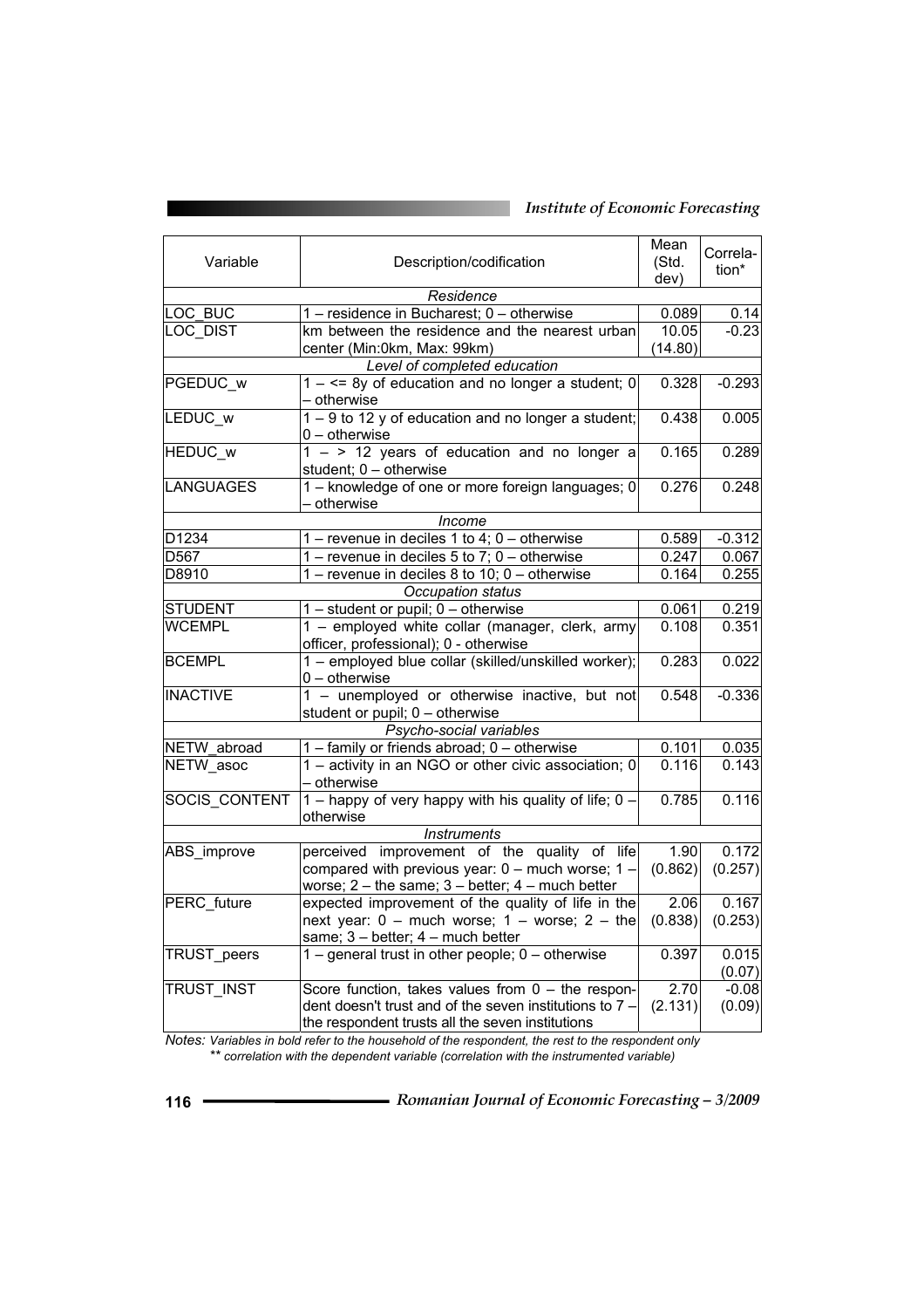#### *Happy e-Inclusion? The Case of Romania*

For a binary variable, the mean value is in fact the share of the observations for which the variable takes value 1. Almost a quarter of the respondents have a computer at home, and almost 78% declares themselves as content with the quality of their lives. However, 86% of those who have a computer at home consider themselves as happy, but they cover only 26% of the happy people. This would remotely suggest rather that happy people are open to technology than that the technology would be a factor of happiness.

|           | SOCIS CONTENT |       |       |  |  |
|-----------|---------------|-------|-------|--|--|
| ACCESS PC |               |       | Total |  |  |
|           | .788          | 5,570 | 7,358 |  |  |
|           | 305           | 2,039 | 2.344 |  |  |
| ™otal     | 2,093         | 7,609 | 9.702 |  |  |

The age and incomes distribution is implicitly simulated by the corresponding sets of dummies. Hence, 28% of the adult population is under 35 years, almost 35% between 35 and 55 years, and around 37% 55 years or older. We broke down the lower segment into 18-24 years and 25-34 years, because of the well-known higher dynamics of technology adoption specific to younger age brackets. More than half of our respondents have low revenues (deciles 1 to 4) and this is the segment that is most likely to be sensitive to the cost of technology. For further steps of this research we plan to increase the granulation of the income classification. A final note regards the students or pupils. From the occupational point of view, students make up a subgroup of inactive persons. We treat them separately simply because students have a very different model of technology adoption than the unemployed of other inactive people. But students are also persons in education, unlike people that are inactive on the labour market. So, from the point of view of educational status, we also treat them separately from the persons with some completed form of education (primary, secondary or tertiary). From the respondents in our sample 93.1% have some form of completed education (most of them, 43.8% high-school education), while over 6% are still in schooling.

Regarding our selection of instruments it is interesting to note that the presence of the positive trend in the personal evolution has the strongest correlation with the perception of wellbeing, while, quite the opposite, there is only some mixed evidence to support the trust in institutions as a factor. The distribution of the TRUST\_INST variable clearly shows a bias of the interviewed population towards the sceptical positions when it comes to democracy and its institutions. In fact almost 20% of the respondents would not trust any of the seven institutions considered here (central government, local government, political parties, presidency, parliament, army and police), while half of the respondents won't trust more than two of those institutions The correlation between the TRUST\_INST and our ICT adoption variable is actually negative. This seems difficult to explain, but it is probably related with a specific tension between the political turmoil during the transition period and the attitude of forefront technology adopters.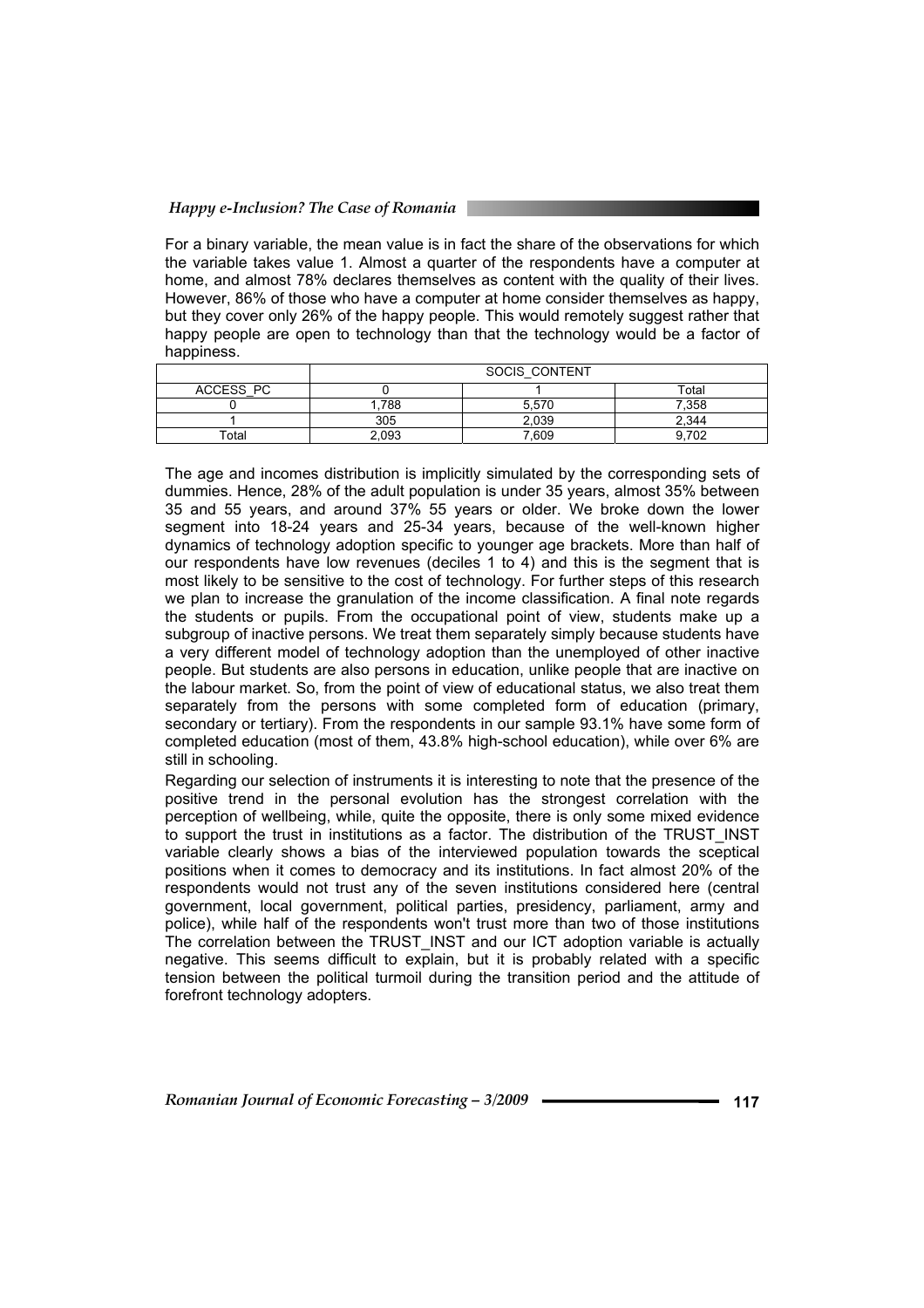## **5. The estimation procedure**

We use a standard specification of a binary response model, the probit model, in order to estimate the parameters in our probability function. Two features specific to our case needed to be considered when designing further the overall estimation procedure.

Firstly, the problem with our specification (and indeed with most of the similar specifications) is that one or more repressors are very likely endogenously determined. Fitting the limited dependent variables with endogenous repressors has received considerable attention in the economic literature and methods like the one proposed by Newey (1987) with maximum likelihood estimation became standard and are already embedded in statistical packages. We use a STATA function that employs instruments of control for the correlation of one or more repressors with the error term. As explained in Chapter 4, we instrumented the perceived wellbeing variable, using four other variables, namely perceived improvement of the quality of life, hope for the future, trust in other people and trust in institutions and democratic representation.

Secondly, the statistical description in Table 1 is shown for the entire data sample, for the sake of simplicity. In fact, we observe a lot of dynamics in some of the independent variables from one year to another and expectably, in their influence on the dependent variable. Starting with the share of PC owners and PC users in total population (proxy for our unobservable dependent variable, probability of acquiring a PC) with itself increased at a high rate from one year to another during the period of estimation, as it is shown by official statistics and also analysed in various studies looking at the Romanian ICT market and information society (Ciupagea *et al*., 2008; Ţurlea & Gheorghiu, 2006, 2007).

We deal in two alternative ways with the year by year variation within our time-series cross-section dataset. The first option is to introduce year dummies that would cumulate various sources of year to year variability. This is the standard in a pooled regression. The second option is to construct time interactions with the selected variables in an attempt to identify the sources of those variations. We choose interaction with the time of the main explanatory variables (income, age, education, occupational status, gender and distance), also looking at the yearly stability of the correlations between the explained variable (ACCESS\_PC) and the selected explanatory variables (see Appendix 1 in on-line version on www.ipe.ro/rjef\_princ.html). We did not explicitly build other type of interactions than with time, but applied alternative strategies for minimising cross correlations between dependent variables (see the case of variable STUDENT from occupational and educational perspective as explained in Chapter 4).

Finally we decided to test the two alternative approaches by including the age variable (as continuous variable or as age groups), as explained in Chapter 4.

Departing from these considerations, in the next stage we built four different specifications of the same probit model described above, which we tested separately, using a maximum-likelihood econometric estimation that takes into account the potential endogeneity of some repressors. We also include the option of robust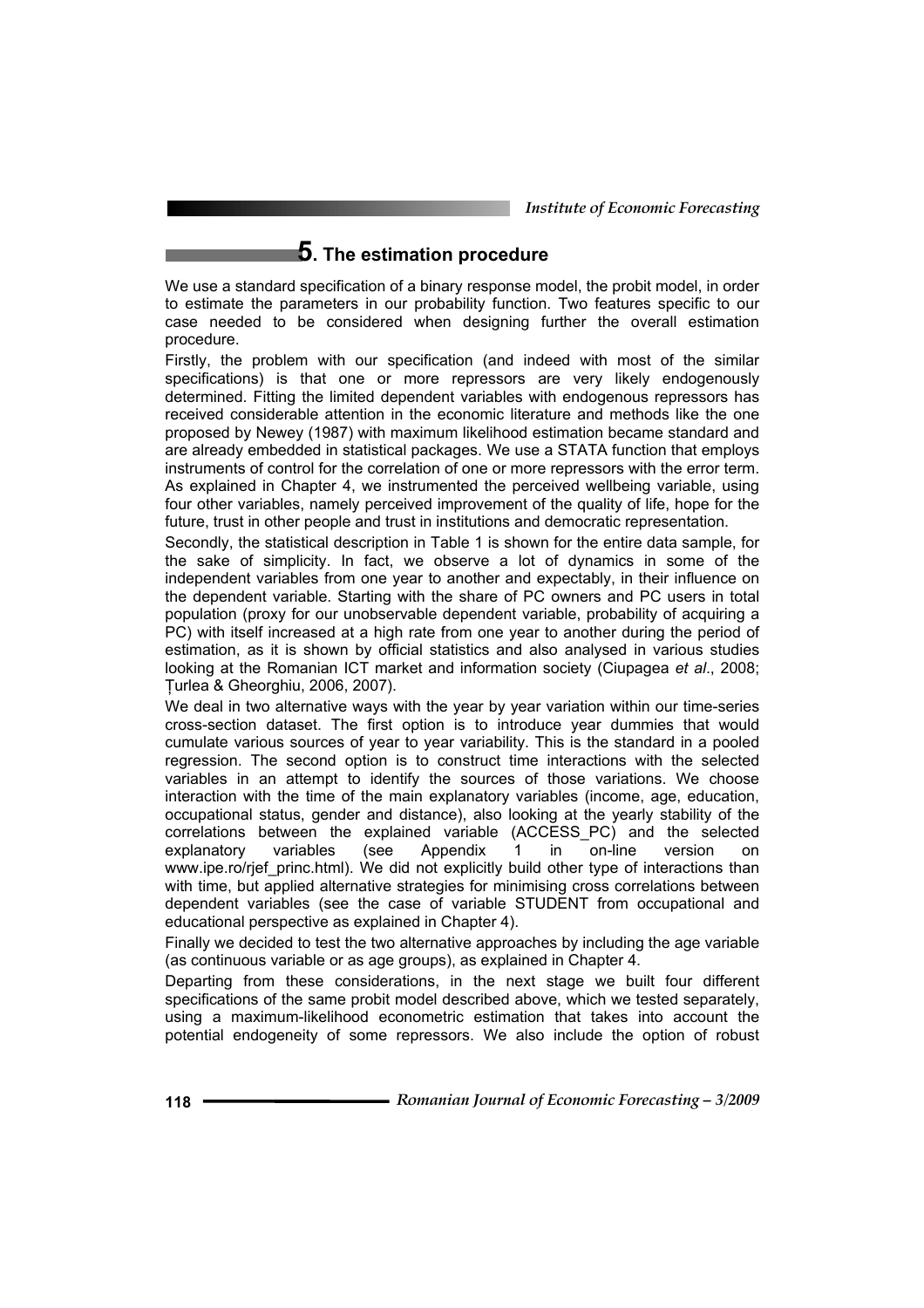estimates in the estimation procedure. We further compare the results in search for relevant and significant differences.

The set of explicative variables (vector X in eq.1) is different in each of these four versions, depending on two selection criteria: a) one type of model version uses age as a continuous variable, the other uses 3 different age groups (categorical variable); b) one type of model version takes into account different time interaction for each variable separately, while the other type considers year dummies for the entire sample (the year influence is global and not variable-specific). A formalisation of these different approaches is described hereunder [eq. 2]:

### $X_1$  = f(Age, Age\*t, W, W\*t, Z)

 $X_2$  = f(Age, W, Z, YearDummies)

 $X_3$  = f(Age18\_24, Age18\_24\*t, Age25\_34, Age 25\_34\*t, Age35\_54, Age35\_54\*t,

Age55, Age55\*t, W, W\*t, Z)

 $X_4$  = f(Age18\_24, Age25\_34, Age35\_54, Age55, W, Z, YearDummies)

- where:  $X_i$  represents the vector of descriptive variables (repressors) for model i and the list of repressors contains, except for the age variables, the following items:
	- W a vector of descriptive variables that are considered to show potential time interaction;
	- Z a vector of the rest of descriptive variables which were not considered for time interaction testing;
	- YearDummies dummies for each year in the sample (2003 to 2007).

When a set of independent dummy variables covers the entire range of population in the sample, one of them has to be excluded from the list of independent variables to be tested in order to avoid colinearity, which become a reference group. We have considered as reference the groups of higher educated white-collar workers, workers with revenues between the 5<sup>th</sup> and the  $7<sup>th</sup>$  income deciles, and persons with completed higher education. When the age groups are used (instead of the continuous variable), we consider the youngest as the reference group. This selection is not meant to draw a reference profile. The exclusion of some variables is made independently based on statistical criteria, as minimising the correlation between the variables in the vector X (for instance, the correlation between white collar employment and completed higher education or between the age group 18-24 years and the status of student).

We report the results of the probit estimations in Appendix 1, but only for Model 1. The results for all other three models are reported within the on-line version of this article, see www.ipe.ro/rjef\_princ.html. The Pseudo-R<sup>2</sup> is not computable by the econometric method that we use hence we rely on an analysis of the correct prediction rates to assess the goodness of fit of the model. The table in Appendix 2 presents the classification prediction probabilities for Model 1 (see on-line version on www.ipe.ro/rief\_princ.html for each of the other three probit models) and shows that over 80% of the observations are correctly classified by the model. The results of the probit model show that most of the repressors discussed above are significant at 5%. In general their coefficients have the expected sign. The Wald test and the p-value on the top of the estimation reject the null that all the coefficients would be jointly zero.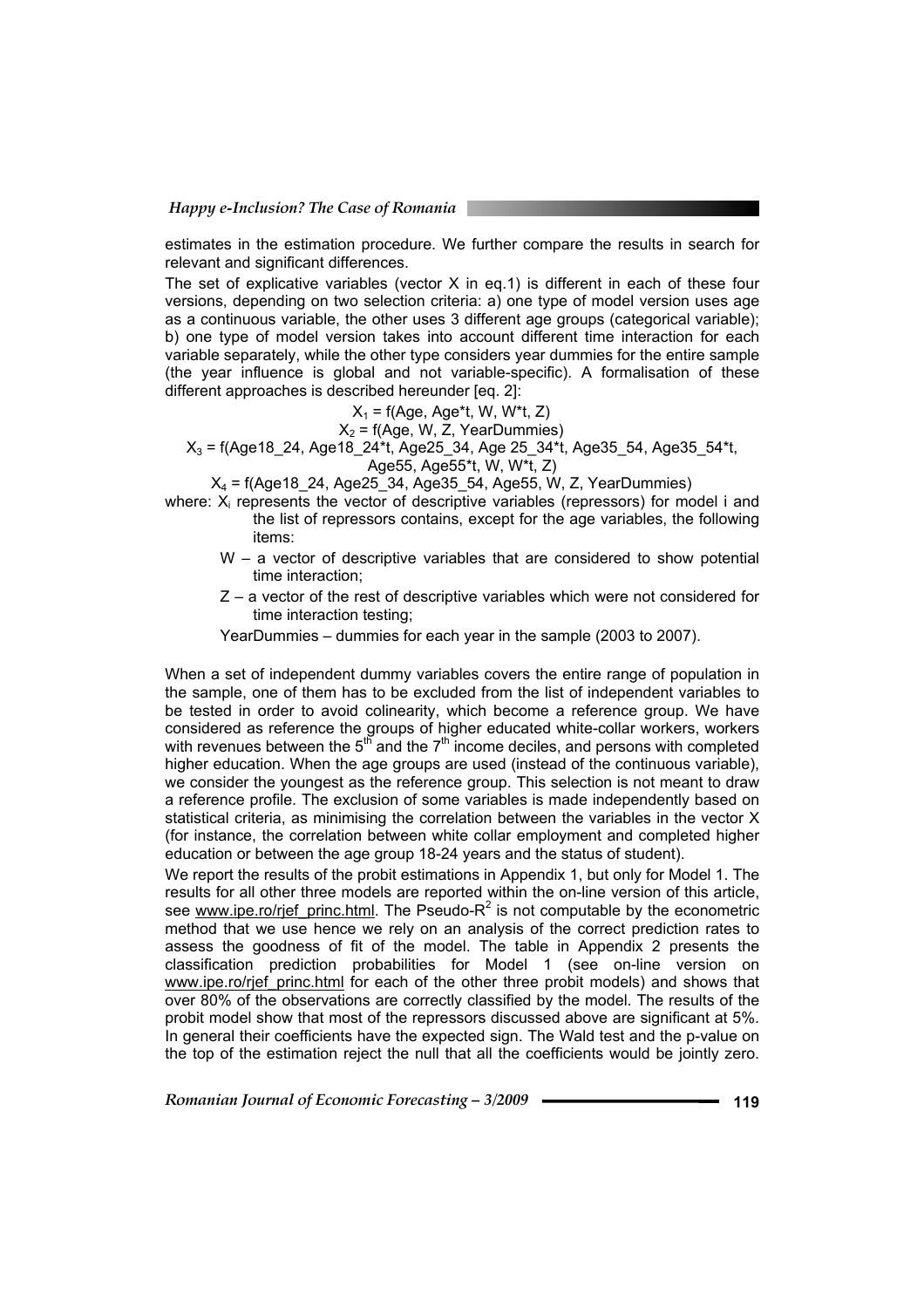The significant Wald test for the exogeneity of the instrumented variables reported at the bottom of the results rejects the hypothesis of no endogeneity and supports our choice for the specific econometric procedure. This is confirmed by the significant *rho* value also reported by the testing algorithm.

However, it is not useful to look at the coefficients of independent variables resulting from the probit model because in the probit model the derivative of the probability with respect to X varies with the level of X and with the levels of the other repressors. The solution is to compute the values of the derivatives at the mean values of the repressors (the "slopes"), considering that each of them represents a "typical" observation (reported as y - probability of positive outcome in first row of Table 2 below).

# **6. The results and directions for further research**

The estimated marginal effects are defined as the variation of the estimated probability with respect to a marginal variation in the repressors (or a discrete change in case of binary variables and dummies).

Therefore, we look at a change of one unit in the categorical or continuous variable or to a step from 0 to 1 in the case of a binary variable when searching for the marginal effects on the probability of a positive outcome (prediction probability) for the predicted endogenous variable. Table 2 below presents these marginal effects (except for the year dummies).

**Table 2** 

#### **Marginal effects for the probability of ICT technology adoption model for Romania in each of the four versions (model 1 to 4), period of observations 2003-2007**

|                             | Model 1         | Model 2               | Model 4       | Model 3         |  |  |
|-----------------------------|-----------------|-----------------------|---------------|-----------------|--|--|
| Decision to adopt ICT 0.151 |                 | 0.152                 | 0.152         | 0.152           |  |  |
| technology                  |                 |                       |               |                 |  |  |
| (ACCESS PC)                 |                 |                       |               |                 |  |  |
|                             |                 | Demographic variables |               |                 |  |  |
| Age (AGE)                   | $-0.0029922***$ | $-0.0010844***$       |               |                 |  |  |
| Age*t                       | 0.0006258***    |                       |               |                 |  |  |
| Age25 34                    |                 |                       | 0.0262708     | $-0.0817517***$ |  |  |
| Age25 34*t                  |                 |                       |               | 0.0411856***    |  |  |
| Age 35_54                   |                 |                       | 0.0476311*    | $-0.0460836***$ |  |  |
| Age35_54*t                  |                 |                       |               | 0.0319559*      |  |  |
| Age <sub>55</sub>           |                 |                       | $-0.0250756$  | $-0.1139298***$ |  |  |
| Age55 *t                    |                 |                       |               | 0.0342071***    |  |  |
| Gender (GENDER)             | $-0.0255577**$  | $-0.024175***$        | $-0.0208273*$ | $-0.021778**$   |  |  |
| children in the             |                 |                       |               |                 |  |  |
| household (CHILD)           | 0.184823***     | 0.1856456***          | 0.1812609***  | 0.1815041***    |  |  |
| Residence                   |                 |                       |               |                 |  |  |
| residence in Bucharest      | 0.105721***     | 0.1121771***          | 0.1130684***  | 0.1071375***    |  |  |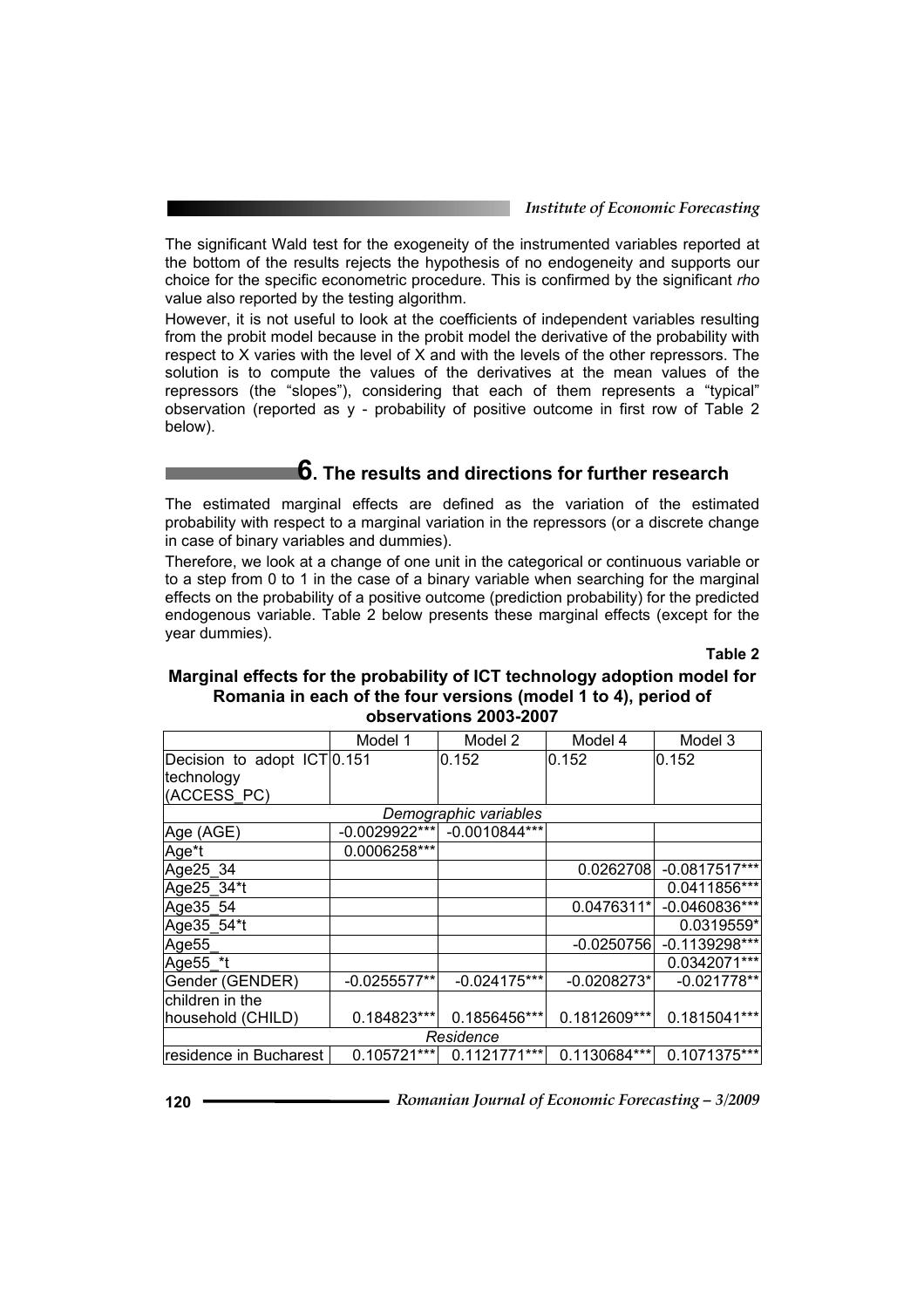*Happy e-Inclusion? The Case of Romania* 

|                              | Model 1         | Model 2                  | Model 4         | Model 3         |  |  |  |
|------------------------------|-----------------|--------------------------|-----------------|-----------------|--|--|--|
| (LOC BUC)                    |                 |                          |                 |                 |  |  |  |
| distance to the nearest      |                 |                          |                 |                 |  |  |  |
| city                         |                 |                          |                 |                 |  |  |  |
| (LOC_DIST)                   | $-0.0101085***$ | $-0.0078531***$          | $-0.0076843***$ | $-0.0097873***$ |  |  |  |
| (distance to the nearest     |                 |                          |                 |                 |  |  |  |
| city) <sup>^2</sup>          | 0.0000624***    | 0.0000747**              | 0.000727***     | 0.0000609***    |  |  |  |
| distance*t                   | 0.0007914***    |                          |                 | 0.0007309**     |  |  |  |
| Level of completed education |                 |                          |                 |                 |  |  |  |
| up to 8y                     |                 |                          |                 |                 |  |  |  |
| (PGEDUC_w)                   | $-0.1431921***$ | $-0.1492205***$          | $-0.146668***$  | $-0.1420807***$ |  |  |  |
| 12y                          |                 |                          |                 |                 |  |  |  |
| (LEDUC_w)                    | $-0.156402***$  | $-0.0693436***$          | $-0.0708117***$ | $-0.1373272***$ |  |  |  |
| $12y*$ t                     | 0.0304486***    |                          |                 | 0.0232619***    |  |  |  |
| knowledge of foreign         |                 |                          |                 |                 |  |  |  |
| languages                    |                 |                          |                 |                 |  |  |  |
| (LANGUAGES)                  | 0.0573001***    | 0.0569203***             | 0.0611327***    | 0.059945***     |  |  |  |
|                              |                 | Income                   |                 |                 |  |  |  |
| low income                   |                 |                          |                 |                 |  |  |  |
| (D1234)                      | $-0.096622***$  | -0.0963487***            | -0.0982397***   | $-0.0993***$    |  |  |  |
| Average income               |                 |                          |                 |                 |  |  |  |
| (D567)                       | 0.0960089***    | 0.0924805***             | 0.0920538***    | 0.0943341***    |  |  |  |
|                              |                 | <b>Occupation status</b> |                 |                 |  |  |  |
| Student of pupil             |                 |                          |                 |                 |  |  |  |
| (STUDENT)                    | $-0.105906***$  | $-0.0122471$             | 0.0414439       | -0.0943684***   |  |  |  |
| Student*t                    | 0.0437323***    |                          |                 | 0.0549945***    |  |  |  |
| blue collar employed         |                 |                          |                 |                 |  |  |  |
| (BCEMPL)                     | $-0.1237054***$ | $-0.1245431***$          | $-0.121162***$  | -0.1208849***   |  |  |  |
| Inactive                     |                 |                          |                 |                 |  |  |  |
| (INACTIVE)                   | $-0.1253105***$ | $-0.1720381***$          | $-0.1543978***$ | -0.1267995***   |  |  |  |
| Inactive*t                   | $-0.0139717*$   |                          |                 | $-0.0085108$    |  |  |  |
|                              |                 | Psycho-social variables  |                 |                 |  |  |  |
| Family/friends abroad        |                 |                          |                 |                 |  |  |  |
| (NETW abroad)                | 0.0433135***    | 0.0428206**              | 0.0466708***    | 0.0470192***    |  |  |  |
| civil<br>participation<br>to |                 |                          |                 |                 |  |  |  |
| associations                 |                 |                          |                 |                 |  |  |  |
| (NETW_asoc)                  | 0.0652804***    | 0.0617288***             | 0.0608956***    | 0.0637684***    |  |  |  |
| perceived wellbeing          |                 |                          |                 |                 |  |  |  |
| (SOCIS_CONTENT)              | 0.110683***     | 0.1099119 ***            | 0.1168584***    | 0.1157777***    |  |  |  |
|                              |                 | Year dummies             |                 |                 |  |  |  |
| 2004                         |                 | 0.0486266***             | 0.048758***     |                 |  |  |  |
| 2005                         |                 | 0.1190472***             | 0.1186861***    |                 |  |  |  |
| 2006                         |                 | 0.1660083***             | 0.1653314***    |                 |  |  |  |
| 2007                         |                 | 0.2490352***             | $0.2496051***$  |                 |  |  |  |

 *(\*) dy/dx is for discrete change of variable from 0 to 1*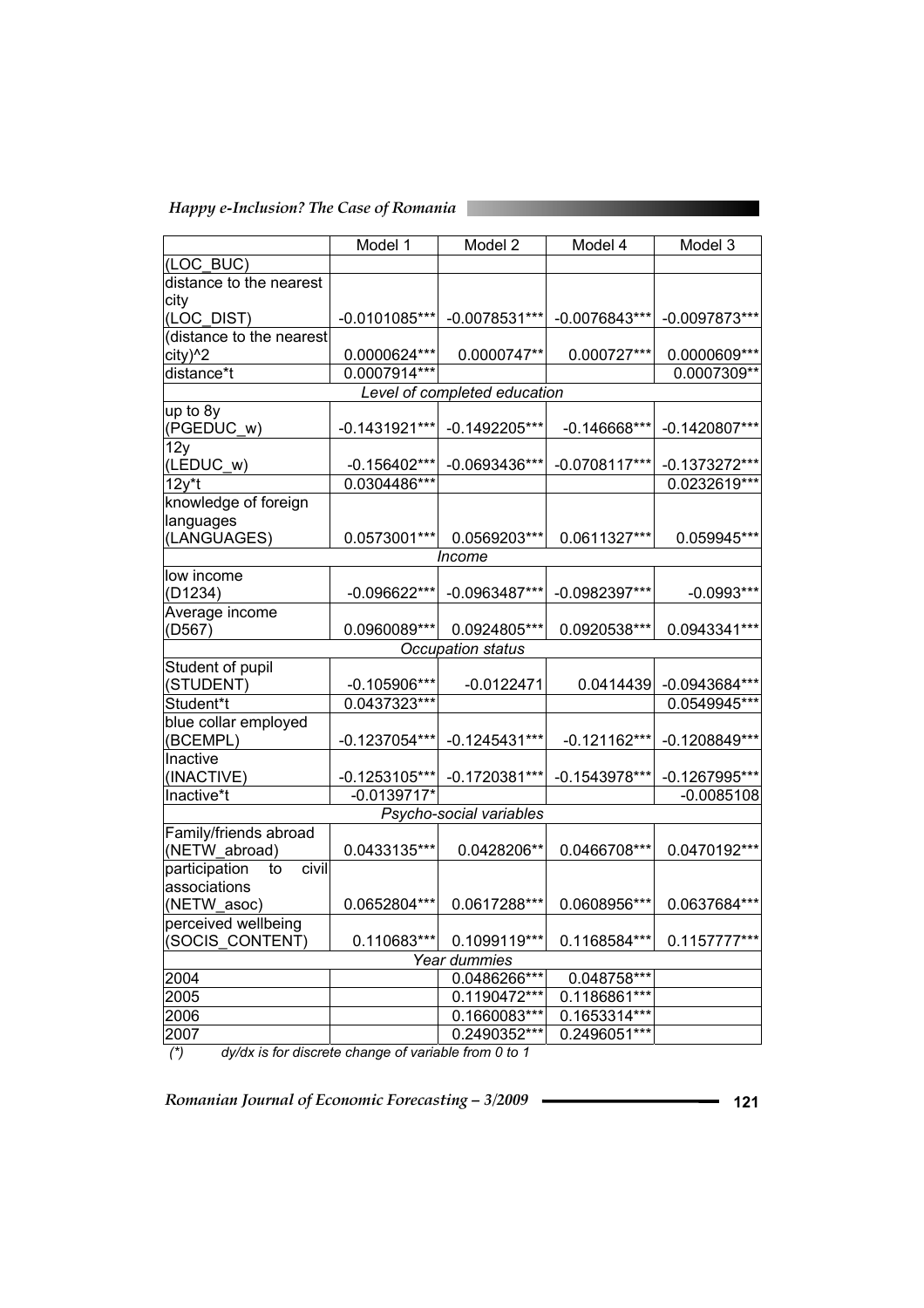With the exception of the variables that have attached a time interaction, the coefficients for the rest of the variables are similar in all four models: this means that we generally succeeded in breaking down the residual year variation captured by the time dummies and allocate it to several specific variables. Not all the time interaction tested proved to be statistically significant, which means that some of those variables actually have constant impact over the period under consideration. The most interesting example is the income, for which the interaction with time proved clearly insignificant. In our opinion, this comes somehow in support of our assumption according to which our income groups are too aggregated, especially towards the lower end (deciles 1 to 4), where the elasticity to relative price variations is expected to be the highest. However, it is still expected that the probability of acquiring a PC increases with the income level (the bigger the rank of the deciles the higher the probability) and that income remains an important factor.

In all models, the most important determinants of technology adoption are: the presence of children in the household, completed higher education, white-collar employment, perceived wellbeing and residence in the capital city, followed by the rest of the factors. It is not entirely expectable, nor in line with the existing literature on ICT adoption, particularly within the EU (see, for instance, Vincente and Lopez, 2006), that all these factors mentioned above would be more important than the income in inducing a propensity to acquire a PC. It is probably the case that the deployment of the new technologies really took off in Romania at times of falling prices, hence revenues, although important, were not ranking at the very top of the potential drivers of ICT consumption.

Other result that needs further explanation is the negative coefficient associated with the status of student or pupil. Being a student and or a white collar employee have both a high impact on ICT technology adoption. At the level of the overall sample, the probability of having a computer when on white-collar employment (proxies by the share of the white collars employees who own a computer at home), is 64.3%. The same probability when a student is 58.1%. With the white collars as a reference group, comparatively, the probability that a student has a computer is lower, hence the negative sign for the STUDENT variable in models 1 and 3.

Nevertheless, year by year this probabilities change as follows:

|                     | 2003         | 2004  | 2005       | 2006   | 2007  |
|---------------------|--------------|-------|------------|--------|-------|
| When a white collar | 44%          | 54.9% | 60.5%      | 75.4%  | 78.9% |
| When a student      | $1\%$<br>38. | 44.3% | 7%<br>58.7 | 81.48% | 80.8% |

By the fourth year of our sample, being enrolled in an education program means a higher probability to acquire a computer than being hired as a white collar. As the group of reference in the case of occupational status is formed by white collars, the positive sign for the coefficient of the complex variable student\*t (time trended variable) is a proof for convergence between the two groups presented in the above table, although the model predicts a faster convergence than observed.

Both model 1 and model 3 results show that the gap between the probability of acquiring a PC for a highly educated person and the same probability for a person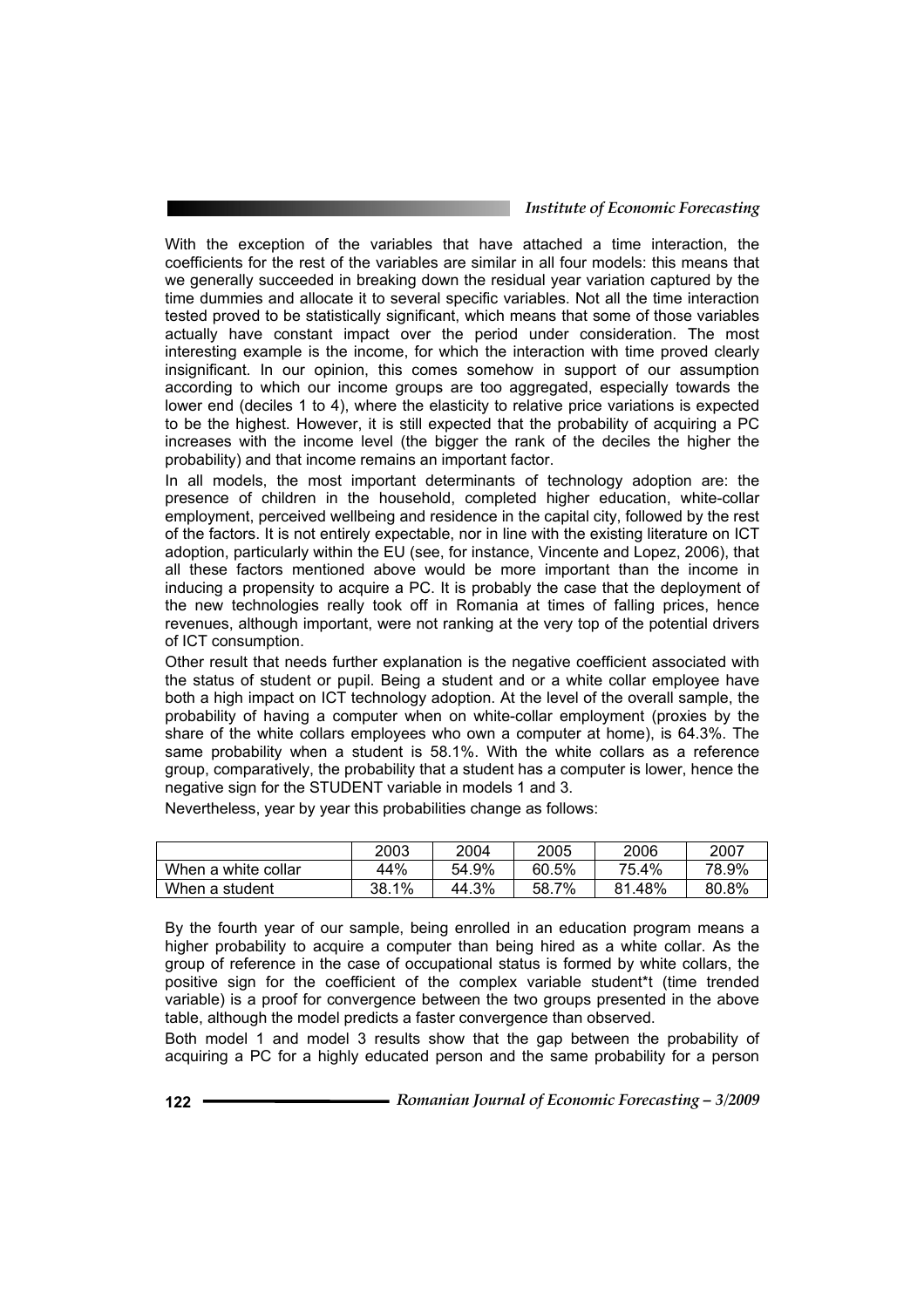#### *Happy e-Inclusion? The Case of Romania*

with medium education (up to 12 years) has decreased over the period of reference (2003-2007). This is confirmed by the positive sign of the coefficient corresponding to the time-trended variable. Nevertheless, it would be a hazard to conclude that such an outcome is the result of a recent better PC-endowment of high-schools in Romania. Most of the people in the group of those with high-school completed higher education belong to age groups above 35 years. Moreover, there are small differences by age groups in the proportion of people owning a PC in total people having medium education level (9 to 12 years of education) who are not currently students.

Becoming inactive lowers dramatically the probability of buying a computer. But when the time interaction is taken into consideration, a worrying trend is revealed: a negative coefficient for the time interaction means an increasing gap over time between the white collars and the inactive persons which instead means that the inactive persons show an increasing risk of social exclusion (and e-exclusion).

This confirms the observed dynamics of the probabilities:

|                                   | 2003 | 2004  | 2005  | 2006   | 2007   |
|-----------------------------------|------|-------|-------|--------|--------|
| When a white collar               | 44%  | 54.9% | 60.5% | 75.4%  | 78.9%  |
| When inactive (but not a student) | 5.6% | 7%    | 10.2% | 11.66% | 15.5%% |

Considering the strong impact age has according to our model, the gap between the share of 18-year-old persons who own a computer and the same share for people over 55 years have increased significantly with the global increase in the early share of PC owners in total population. Again, it must be mentioned that this result holds at this stage of the technology adoption, when less than a quarter of respondents are actually owning a computer.

One very surprising result is the low impact of gender difference in the decision of acquiring a PC, as well as the sign of this estimated impact (the negative sign for the slope denotes that women are most likely to acquire a PC than men in Romania). This is an opposite finding from the usual results in the literature, particularly in the studies referring to the US or Asian markets. The explanation may partially reside in the heritage of the previous socialist system, characterised by an artificially imposed equality between women and men. However, the gender factor is also the less statistically significant among all the factors took into account. Time trend also had little impact when tested, regardless of the model version used.

Distance to the closest urban centre proves to be significant, but the results point out at a non-linear function, having the characteristics of a parabola which turns positive after 100 or more km. This cannot be confronted with the reality for the lack of corresponding observations in our sample, as there are not individuals/households in the sample located at such a distance from the nearest city (given a high density of population and of towns spread rather uniformly on the territory of Romania).

The increase in the slopes corresponding to the year dummies from the earliest to the latest (2004 to 2007) is of no surprise, as it follows the clear trend of increasing share of people that own a PC in total population of Romania, a trend which is perfectly in line with the period of strong economic growth and with the expansion of the ICT market.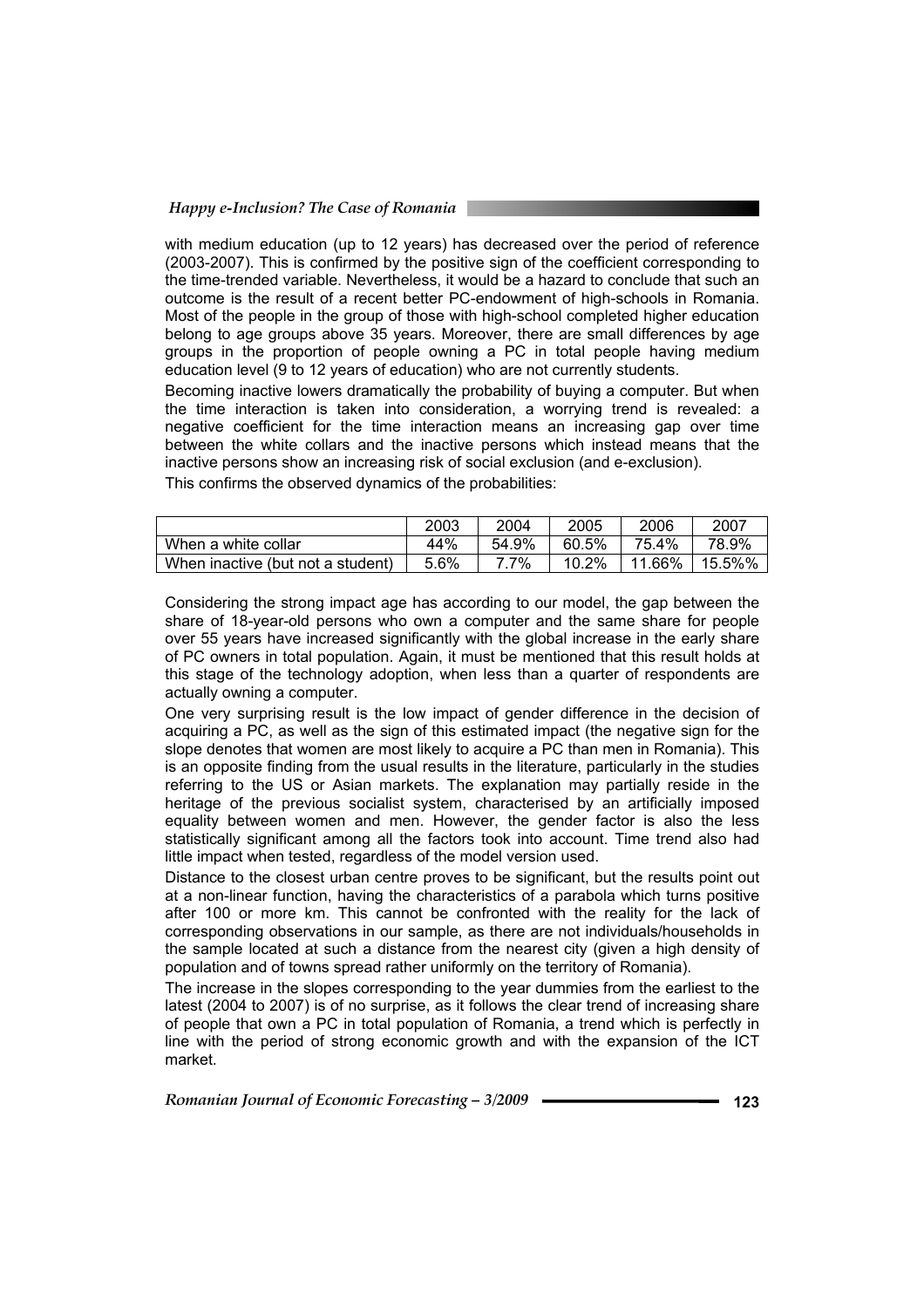*Institute of Economic Forecasting*



Being "happy" (i.e. high perceived well-being) is an important factor. Moreover, it seems to have a higher influence than income and matter as much as living in the capital city. This conclusion is not immediately straightforward and, therefore, an important result of our research. In fact, it supports the hypothesis that after getting acquainted with the new technology through their work/learning environment, Romanians are more susceptible to buy a PC when perceiving that their quality of life is stable and good or has improved.

The profile with the highest probability of acquiring a computer in Romania is the wealthy female student, content with her quality of life, living in Bucharest, with children living in the household and having family members working abroad. She speaks foreign languages and is involved in non-governmental organisations.

At the other extreme we find the elderly man, with poor retirement revenues and little education. He lives alone and is not involved in social work. From the policy-making point of view, there is no or very limited scope of intervention at the level of these extreme profiles.

Yet, there are very limited non-linearities in our model. However, and despite the very few non-liniarities in our model, there are a lot of potential combinations of factors that create profiles with similar probabilities of adopting technology, but susceptible for targeting by different policy measures. The next step of this research will attempt to isolate few contrasting profiles and studying them in more detail, including specific modules of the FSD Public Opinion Barometer, in particular those on media and on happiness and its determinants.

The available data also allow for future analyses of regional differences in the profiles of PC owners and users in Romania (and possibly of internet users).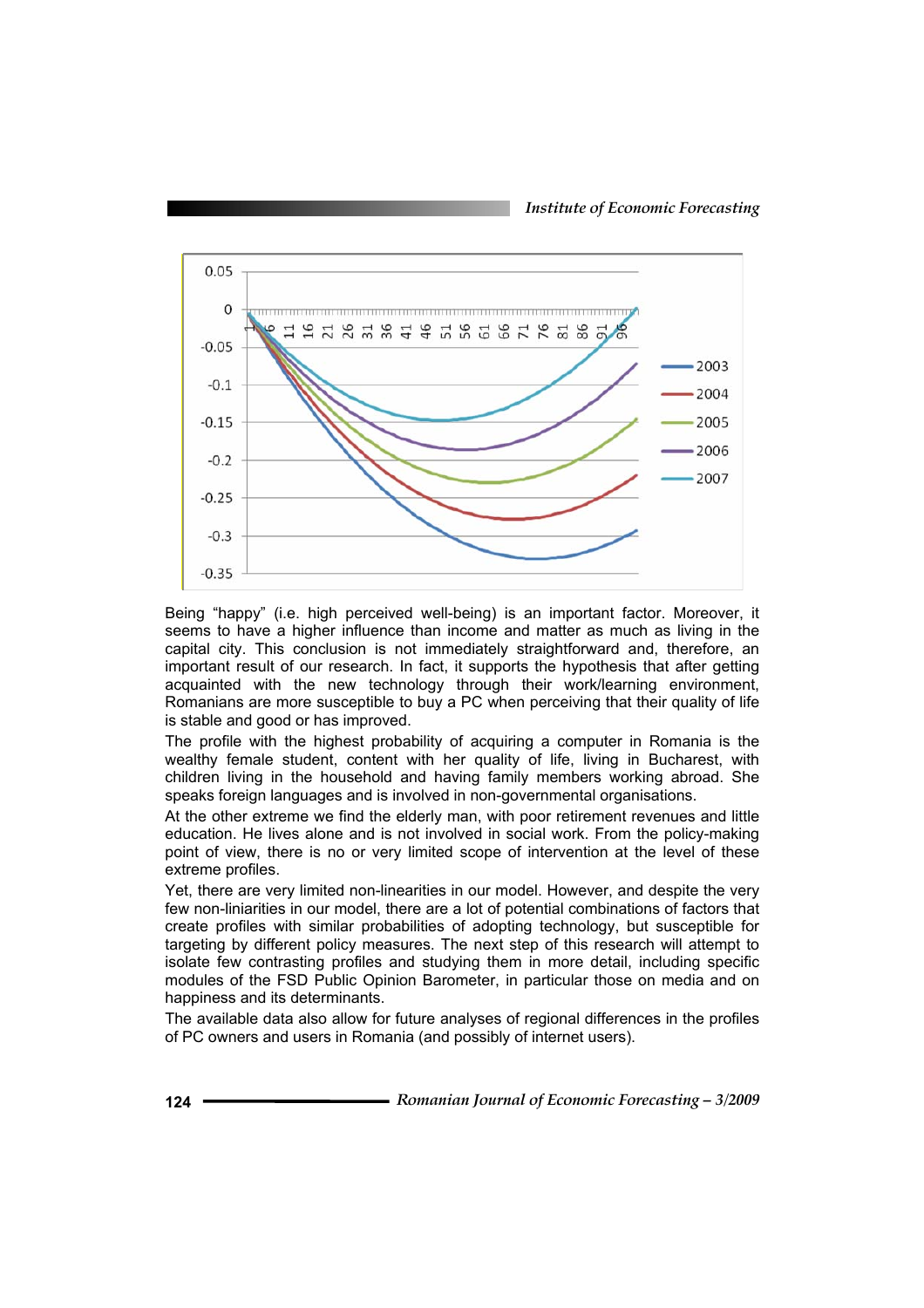*Happy e-Inclusion? The Case of Romania* 

## **References**

- Henry Assael, "A demographic and psychographic profile of heavy internet users and users by type of internet usage", *Journal of Advertising Research*, March 2005, Goliath – Business Knowledge on Demand, http://goliath.ecnext.com.
- Avner Bar-Hen, *Generalized Principle Component Analysis of Continuous and Discrete Variables*, September (2002), Ravi Khatree Editor, interstat.statjournals.net/YEAR/2002/abstracts/0209001.php.
- Bianchi A., Barrios S., Cabrera M., Cachia R., Compañó R., Malanowski N., Punie Y., Turlea, G., Zinnbauer D., Centeno C., *Revisiting eInclusion: from Vision to Action*, IPTS Report, 22549EN.
- Bonin H. and Schneider H., *Analytical Predictions of Transition Probabilities in the Conditional Logit Model*, IZA DP No. 1015.
- Caselli, F., Coleman, W.J. (2001), "Cross-country technology diffusion: the case of computers", *American Economic Review,* 91(2):328–335.
- Menzie D. Chinn, Robert W. Fairlie *ICT use in the developing world: An analysis of differences in computer and internet penetration*, NBER Working Paper 12382, July 2006, JEL No. O30, L96.
- Newey, W.K. (1987), "Efficient estimation of limited dependent variables models with endogeneous explanatory variables" *– Journal of Econometrics* 36: 231-250.
- Constantin Ciupagea, Radu Gheorghiu, (2008), *Dezvoltarea societăţii informaţionale în România şi perspectivele de convergenţa cu statele Uniunii Europene*, Institutul National de Cercetări Economice, Colecția CIDE, 25/2008.
- CpQD (1), *Usage Modeling*, (2006), http://www.jotmi.org/index.php/GT/article/ view/art8/20.
- CpDQ (2), Mapping Solutions Telecommunication Solutions for Digital Inclusion Project (in Portuguese). Technical Report, http://www.cpqd.com.br/ img/mapeamento\_de\_solucoes\_ab.pdf.
- Shambhu Ghatak Brief Note on ICTs, dgCommunities, Development Gateway Foundation online resources, April 2007. http://topics.develop mentgateway.org .
- Radu Gheorghiu, Geomina Ţurlea, (2006)*,* "The need for a new paradigm for policy making for the knowledge based economy: Stimulating the knowledge production in Romania", in *The knowledge based economy in Central and East European Countries*, Edited by Krzysztof Piech and Slavo Radosevic, Palgrave Macmillian Publishing House.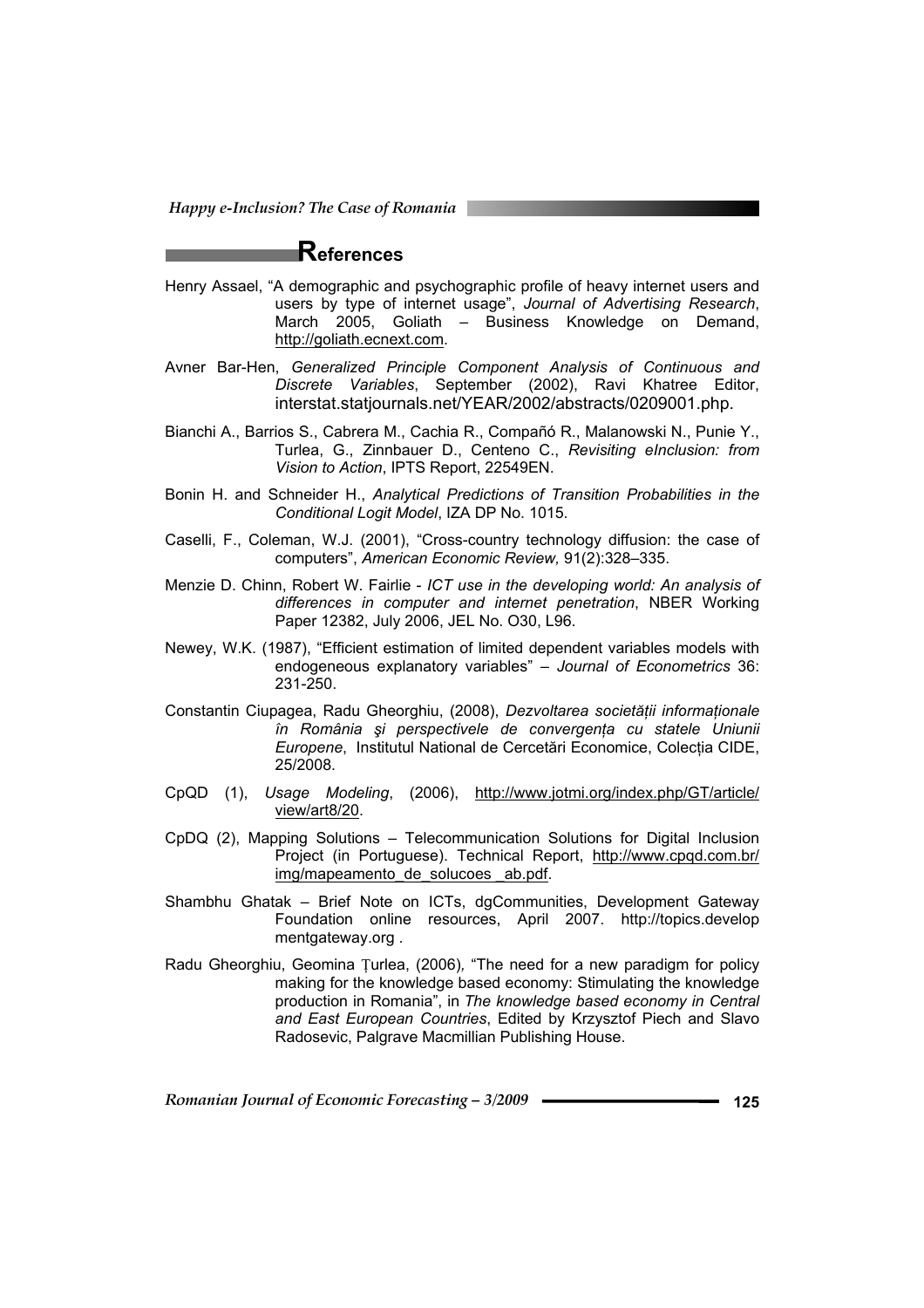- Holanda G.M. and Dall'Antonia C. J, (2006), "An Approach for e-inclusion: Bringing illiterates and disabled people into play"*, Journal of Technology, Management and Innovation*.
- Jianbin Jin, Angus Weng Hin Cheong, (2008), "Measuring Digital Divide: The Exploration in Macao", *Observatorio (OBS\*) Journal*, 6 (2008), pp 259-272, ISSN 1646-5954.
- Sangwon Lee, Justin S. Brown, (2008), "Examining Broadband Adoption Factors: An Empirical Analysis between Countries", *The Journal of Policy, Regulation, and Strategy for Telecommunication, Information, and Media*, ISSN: 1463-6697, Volume 10 (1), pp. 25- 39, Emerald Group Publishing Ltd..
- Kelly K. Levy, Lee Price, (2002), *A Nation On-line: How Americans are expanding their Use of the Internet*, NTIA, ESA & US Bureau of the Census Joint Report, February 2002.
- Lorna H McNeill, Elaine Puleo, Gary G Bennett, Karen M Emmons, (2007), "Exploring Social Contextual Correlates of Computer Ownership and Frequency of Use Among Urban, Low-Income, Public Housing Adult Residents", *Journal of Medical Internet Research*, 9(4):e35.
- Ramesh Mohan "Determinants of ICT Expenditure Using Logit Transformation for Proportion Data Analysis"**,** *Journal of Information Technology Impact*, Vol. 7, No. 2, pp. 145-158, 2007.
- OSF POB database and related papers, Soros Foundation Romania (http://www.osf.ro/en/program\_articol.php?articol=18)
- Maria C. Papadakis *The Application and Implications of Information Technologies in the Home: Where Are the Data and What Do They Say,* NSF 01-313, Project Director: Eileen L. Collins, National Science Foundation, Division of Science Resources Studies, Arlington, VA, February 2001.
- Springer Link "Use of Computers and the Internet Depends Heavily on Income and Level of Education", *Economic Bulletin*, Volume 37, Number 11, November 2000, pp. 369-374, ISSN 0343-754X.
- Geomina Ţurlea, Radu Gheorghiu "Information society in Romania", in *EU Enlargement. Economic Development and the Information Society*, Eds: Geomina Ţurlea and Marc Bogdanowicz, VUBPRESS Brussels University Press, 2007.
- Maria Rosalia Vincente, Ana Jesus Lopez "Patterns of ICT diffusion across the European Union", *Economic Letters* 93 (2006), pp 45-51, www.sciencedirect.com, Elsevier.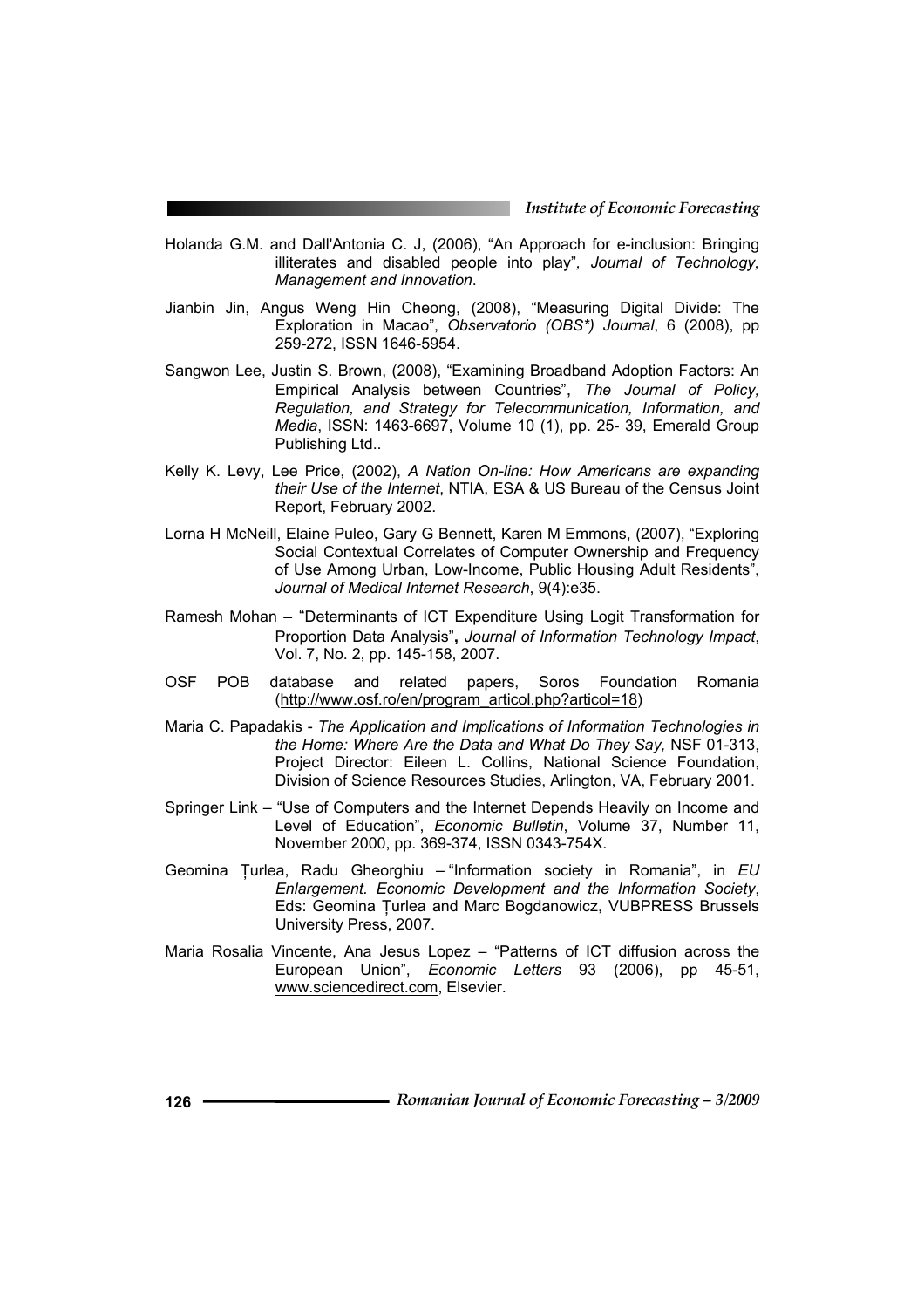**Appendix 1** 

| Number of $obs =$<br>7425<br>Probit model with endogenous regressors<br>Wald $chi2(22)$ = |              |           |             |                               |              |              |
|-------------------------------------------------------------------------------------------|--------------|-----------|-------------|-------------------------------|--------------|--------------|
| Log pseudolikelihood = -6181.4916                                                         |              |           | Prob > chi2 | 1915.18<br>0.0000<br>$\equiv$ |              |              |
|                                                                                           |              | Robust    |             |                               |              |              |
|                                                                                           | Coef.        | Std. Err. | z           | P >  Z                        | [95% Conf.   | Interval]    |
| SOCIS CONT~T                                                                              | .5604458     | .1747536  | 3.21        | 0.001                         | .2179349     | .9029566     |
| LOC BUC                                                                                   | .3881292     | .0596553  | 6.51        | 0.000                         | .271207      | .5050514     |
| <b>CHILD</b>                                                                              | .9169628     | .0562033  | 16.32       | 0.000                         | .8068064     | 1.027119     |
| NETW abroad1                                                                              | .172394      | .0623104  | 2.77        | 0.006                         | .0502679     | .29452       |
| <b>LANGUAGES</b>                                                                          | .2317528     | .043101   | 5.38        | 0.000                         | .1472765     | .3162292     |
| NETW asoc                                                                                 | .2533033     | .0550688  | 4.6         | 0.000                         | .1453705     | .3612361     |
| <b>STUDENT</b>                                                                            | $-6084335$   | .1594819  | $-3.82$     | 0.000                         | $-0.9210122$ | $-2958548$   |
| <i>I STUDENT</i>                                                                          | .1863362     | .0453341  | 4.11        | 0.000                         | .097483      | .2751893     |
| <b>BCEMPL</b>                                                                             | $-0.6004485$ | .065696   | $-9.14$     | 0.000                         | $-0.7292103$ | $-4716867$   |
| <b>INACTIVE</b>                                                                           | $-5257831$   | .1197571  | $-4.39$     | 0.000                         | $-7605027$   | $-2910634$   |
| <b>I INACTIVE</b>                                                                         | $-059531$    | .0320049  | $-1.86$     | 0.063                         | $-1222594$   | .0031975     |
| D1234                                                                                     | $-4112839$   | .0493555  | $-8.33$     | 0.000                         | $-0.5080189$ | $-0.3145489$ |
| D8910                                                                                     | .3623193     | .0559266  | 6.48        | 0.000                         | .252705      | .4719335     |
| PGEDUC w                                                                                  | -.6983371    | .064211   | $-10.88$    | 0.000                         | $-.8241883$  | $-5724858$   |
| LEDUC W                                                                                   | $-0.6917444$ | .095258   | $-7.26$     | 0.000                         | $-0.8784467$ | $-0.5050421$ |
| LEDUC W                                                                                   | .1297367     | .0259444  | 5.00        | 0.000                         | .0788866     | .1805868     |
| <b>AGE</b>                                                                                | -.0127491    | .0022839  | $-5.58$     | 0.000                         | $-.0172255$  | $-.0082727$  |
| I AGE                                                                                     | .0026663     | .0005348  | 4.99        | 0.000                         | .0016181     | .0037144     |
| LOC DIST2                                                                                 | .0002658     | .0000595  | 4.46        | 0.000                         | .0001491     | .0003824     |
| <b>LOC DIST</b>                                                                           | $-0430706$   | .0050889  | $-8.46$     | 0.000                         | $-0530447$   | $-0330966$   |
| I DIST                                                                                    | .0033718     | .001234   | 2.73        | 0.006                         | .0009533     | .0057904     |
| <b>GENDER</b>                                                                             | $-.109061$   | .03913    | $-2.79$     | 0.005                         | $-.1857545$  | $-0323676$   |
| cons                                                                                      | $-0.6479657$ | .1869412  | $-3.47$     | 0.001                         | $-1.014364$  | $-2815677$   |
| /athrho                                                                                   | $-1860675$   | .0726046  | $-2.56$     | 0.010                         | $-0.3283699$ | $-0437651$   |
| /Insigma                                                                                  | $-0.9512148$ | .0084259  | $-112.89$   | 0.000                         | -.9677293    | $-9347004$   |
| rho                                                                                       | $-.1839495$  | .0701478  |             |                               | $-.3170553$  | $-0437371$   |
| sigma                                                                                     | .3862715     | .0032547  |             |                               | .3799448     | .3927035     |
| Instrumented:<br>SOCIS_CONTENT                                                            |              |           |             |                               |              |              |

## **MODEL 1 - AGE CONTINUOUS, WITH TIME INTERACTIONS**

Instruments:

LOC\_BUC CHILD NETW\_abroad1 LANGUAGES NETW\_asoc STUDENT I\_STUDENT BCEMPL INACTIVE I\_INACTIVE D1234 D8910 PGEDUC\_w LEDUC\_w I\_LEDUC\_W AGE I\_AGE LOC\_DIST2 LOC\_DIST I\_DIST GENDER ABS\_improve TRUST\_PEERS PERC\_future TRUST\_INST Wald test of exogeneity (/athrho = 0):  $\text{chi2}(1) = 6.57 \text{ Prob} > \text{chi2} = 0.0104$ Marginal effects after ivprobit

y = Probability of positive outcome (predict, p) = **.15148748**